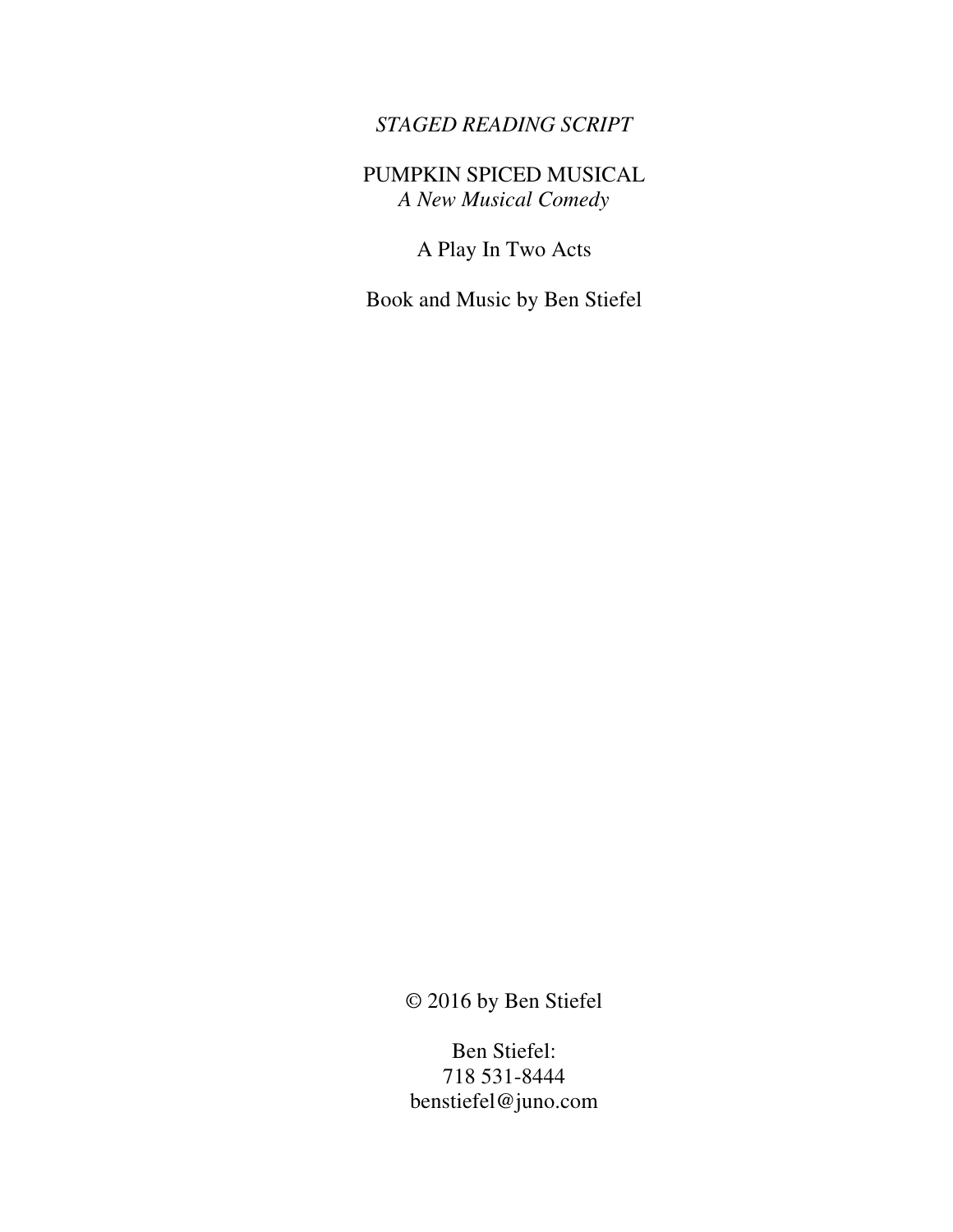| <b>CAST:</b>    | 2m, 2f                                                                                                                                                                                                                             |
|-----------------|------------------------------------------------------------------------------------------------------------------------------------------------------------------------------------------------------------------------------------|
| <b>SAM</b>      | Middle aged. Co-Owner of Sam 'n' Ella's Ad Agency.<br>Happily married to Ella. His specialty is marketing.<br>Sam is usually optimistic. He's a man of action, and not<br>one to rest on his laurels.                              |
| <b>ELLA</b>     | Middle aged. Co-Owner of Sam 'n' Ella's Ad Agency.<br>Happily married to Sam. Her specialty is graphic arts.<br>Ella is a realist. She can be a bit sarcastic at times, but<br>generally goes along with Sam's schemes and dreams. |
| <b>ALLIE</b>    | A young intern at Sam 'n' Ella's Ad Agency. She is<br>always cheerful and quite ditzy. While she comes off as<br>airheaded, she may have some business savvy, and<br>dreams of running the agency one day.                         |
| <b>JOHNNY O</b> | Middle aged, washed up, former child sitcom star. His<br>adolescent experiences in television have left him<br>embittered. Blacklisted for the past thirty years, he is<br>hoping to make a comeback.                              |

# **ACT 1 - SCENE The Pumpkin Spiced Bra-tte**

# NARRATOR

We are inside the office of the Sam 'n' Ella Ad Agency. Above the door, we see a huge hanging sign with the agency name and logo. Around the room are displayed various advertising agency awards, as well as personal photos of Sam and Ella, who are happily married.

(SAM is pacing - nervous energy - ELLA is sitting and sketching)

| SAM |  |
|-----|--|
|     |  |

## ELLA

I don't know, Sam...

I'm telling you, we got this.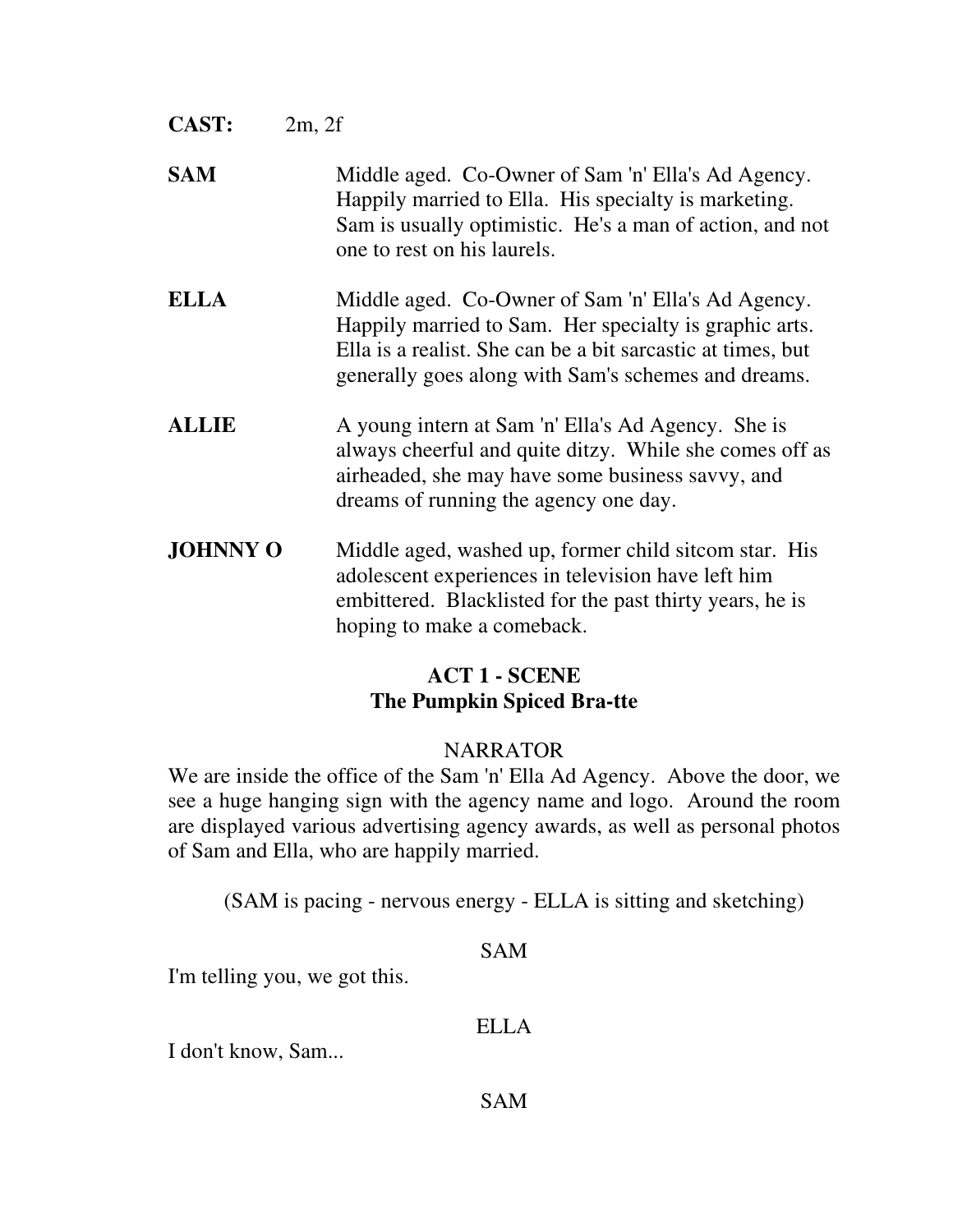The pitch. It was... pitch perfect. With our ad campaign, they'll sell millions of those mile long wieners. Let me see it - fresh.

#### ELLA

You just saw it ten minutes ago.

## SAM

I know. I just wanna see it one more time. (SAM stands in front of easel and covers his eyes)

#### ELLA

All right. Here.

 (ELLA uncovers the ad - 'Silver Star Sausages' with the 'yup. size matters.' tag line)

## **NARRATOR**

Ella uncovers an ad for 'Silver Star Sausages,' showing a pretty, young woman provocatively eating a giant sausage. Below that is the tag line "Yup. Size matters."

#### SAM

 (SAM uncovers his eyes) It's perfect! How could they not hire us? ELLA

 (ELLA looking at the ad) I don't know. It's kinda edgy.

## SAM

You bet it's edgy! It's perfect! So what time did they say they'll call?

#### ELLA

They didn't say.

## SAM

Well, I'm not worried.

 (gestures to Silver Star Sausages sketch) Your artwork - my slogan - can't miss.

#### ELLA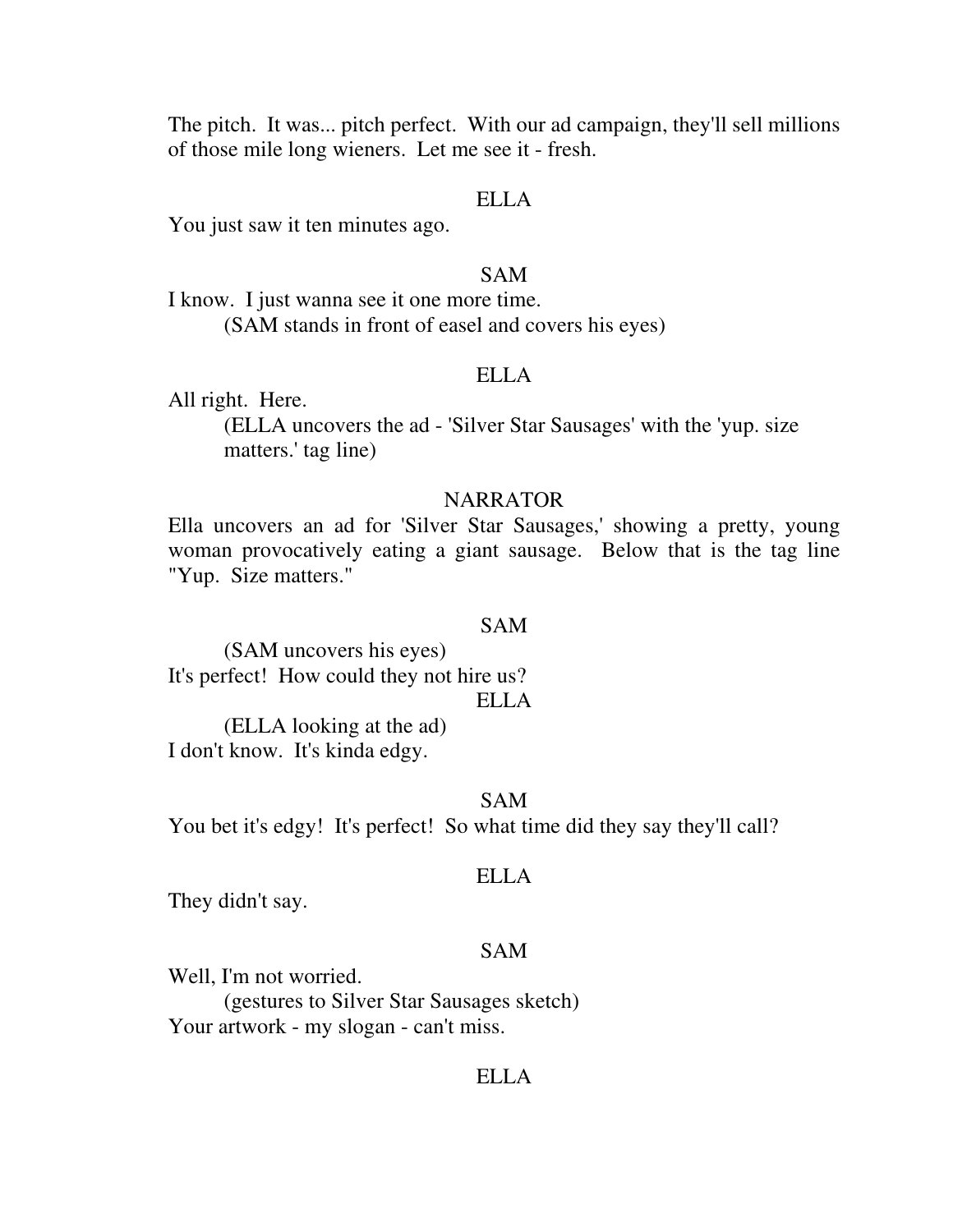I don't know. They didn't look at all interested at the presentation. Didn't a couple-a those ladies walk out?

## SAM

That just means they're thinking. I'm telling you... this is gonna be so big...

(SFX phone rings)

ELLA Sam 'n' Ella Ad Agency. Ella speaking... Hello? (beat) (hangs up phone)

#### SAM

 (hopeful) Was that them?

## ELLA

Just a stupid solicitation. (beat) You were saying?

## SAM

Big. This is gonna be big. Our biggest ever!

ELLA

I sure hope so. We haven't had a new client in...

### SAM

 (dejected) ...six months. Trust me, I know. We're two months late on the rent. And I don't even want to think about the utilities. (looks up at lights)

Did the lights just flicker?

# ELLA

Oh, stop it - you're being paranoid. They're not going to turn off the electricity...

 (softly) ...hopefully.

(SFX phone rings)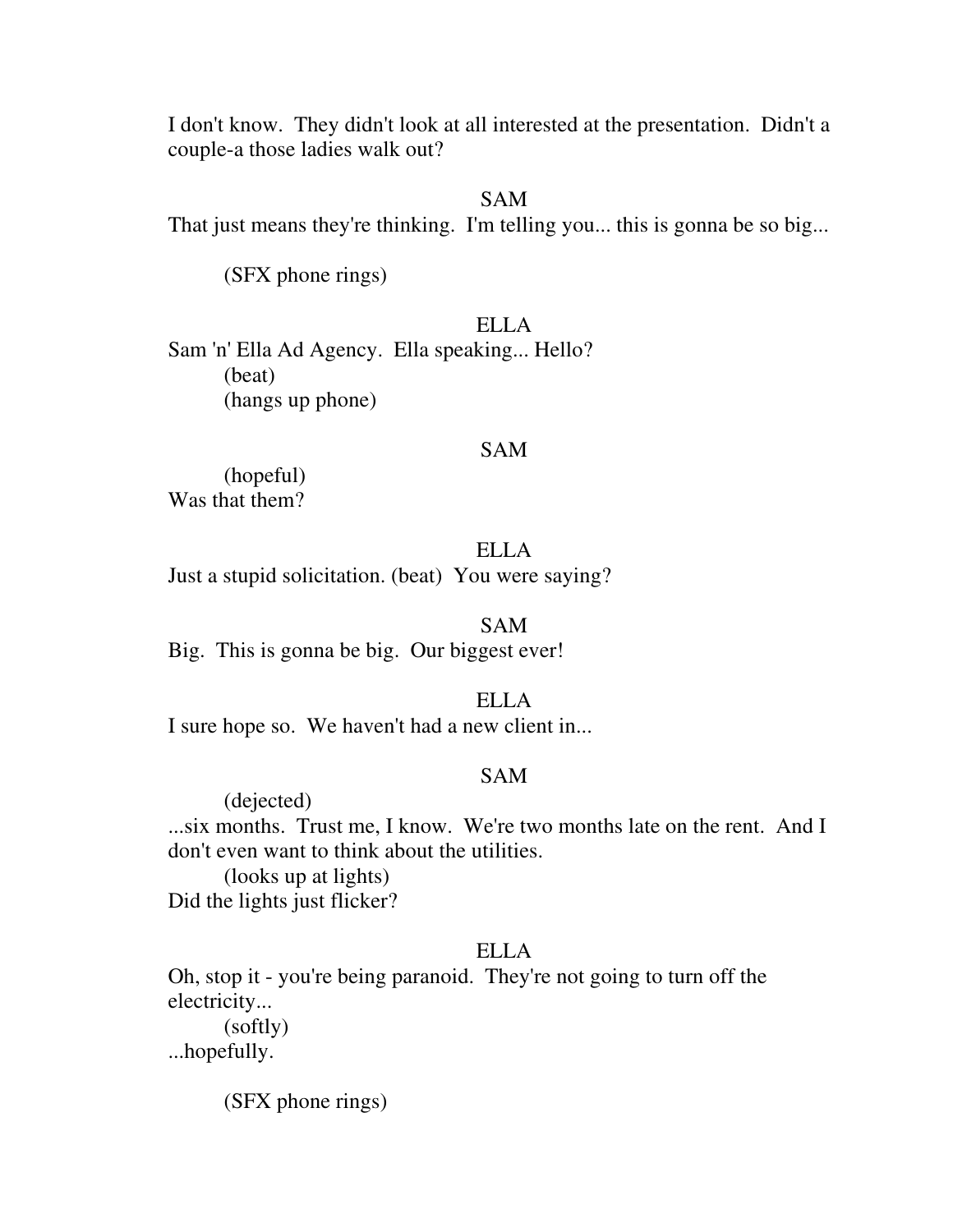(SAM gestures for ELLA to answer the phone)

Sam 'n' Ella Ad Agency. Ella speaking. (beat)

Please hold.

(ELLA covers phone with palm)

It's them - Silver Star.

(SAM takes the phone - takes a few deep breaths, calming himself)

## SAM

Hello, Sam speaking.

(beat)

Yes... Right... Of course... I understand. Are you sure there's nothing I can do to convince you? I have ideas... great ideas... and... (beat) Well, thank you for your consideration. Please keep us in mind in the future.

(SAM hangs up, dejected - shaking his head 'no')

# ELLA

Don't worry, Sammy. We're just going through a rough patch. I'm sure a new client is gonna walk through that door any minute now.

## NARRATOR

\*\*\*knock on door sound effect\*\*\*

# SAM

Whoa.

## ELLA

See, I told juh.

## SAM

 (SAM perks up - looks around the office, nervous) Quick. Straighten up that desk... and put your glasses on... look busy, for God's sake!

## NARRATOR

Sam answers the door. Allie walks in carrying cups of lattes - she's carrying the mail between her teeth.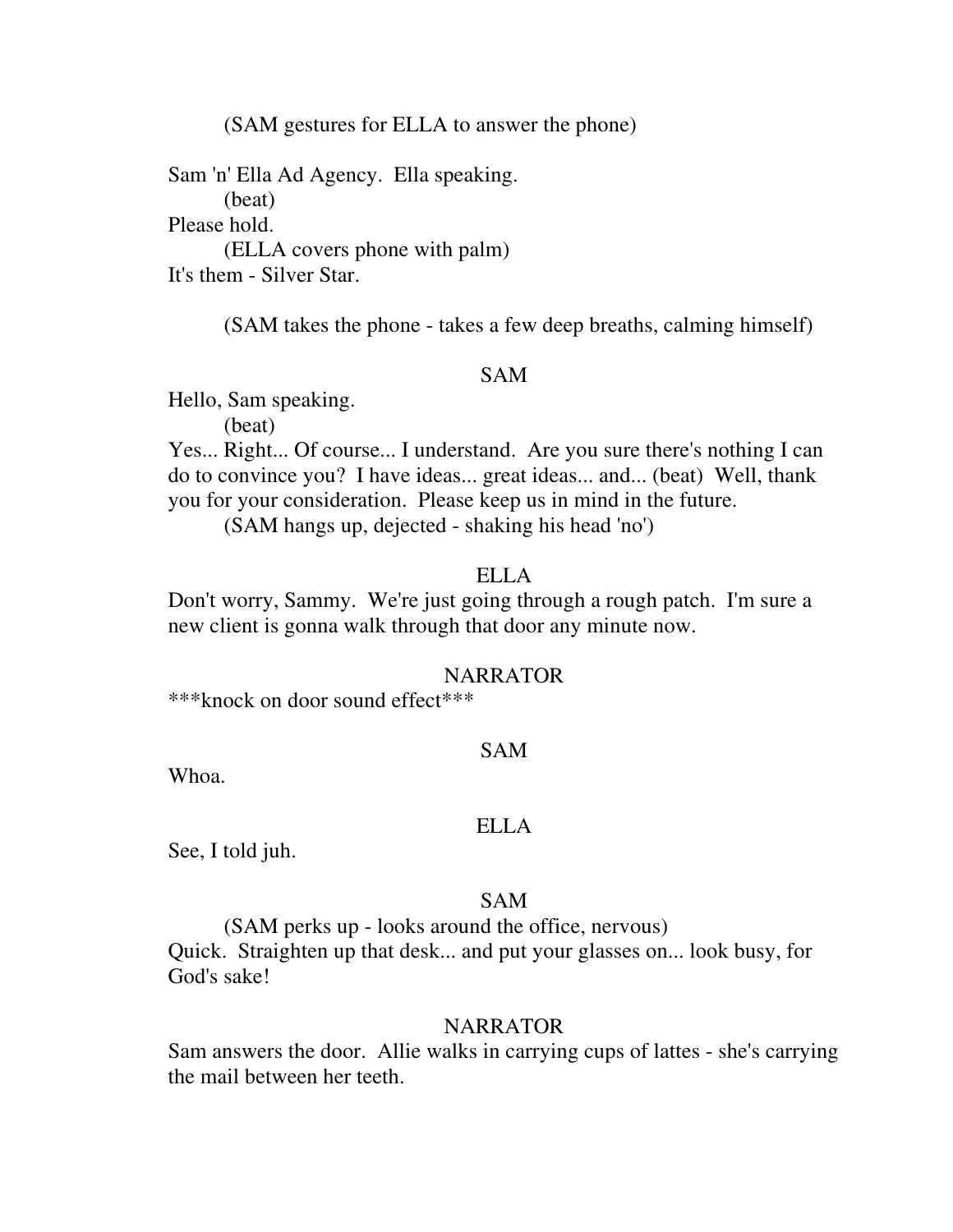#### SAM

It's just Allie.

# **ALLIE**

 (ALLIE spits out mail onto the desk) (cheery) And a spectacular, good morning to you, too. (turns to ELLA) Why's he so down. This about the clients, again?

## SAM

If only we had one.

## ALLIE

Well, I always say - it's always darkest before the storm.

## ELLA

You mean 'dawn'?

# **ALLIE**

No. I mean storm. Things will probably get worse. A lot worse. And that's why I brought you these...

 (ALLIE takes a cup and a sip) Ahhhh... Pumpkin Spiced Lattes. (ALLIE kisses the cup) My true love. You know what they say...

# SAM, ELLA, ALLIE

(sing-songy)

 (ELLA does this jingle, rolling her eyes. SAM does this jingle, conducting and bored, mockingly)

... Pumpkin Spiced Lattes... share a cup of warm, sweet, heaven this holiday season.

## ALLIE

Well... I am sharing. Just like the commercials say.

## SAM

 (SAM looks at the receipt for the lattes) \$24.95??? That's over eight dollars a cup! Big rip-off!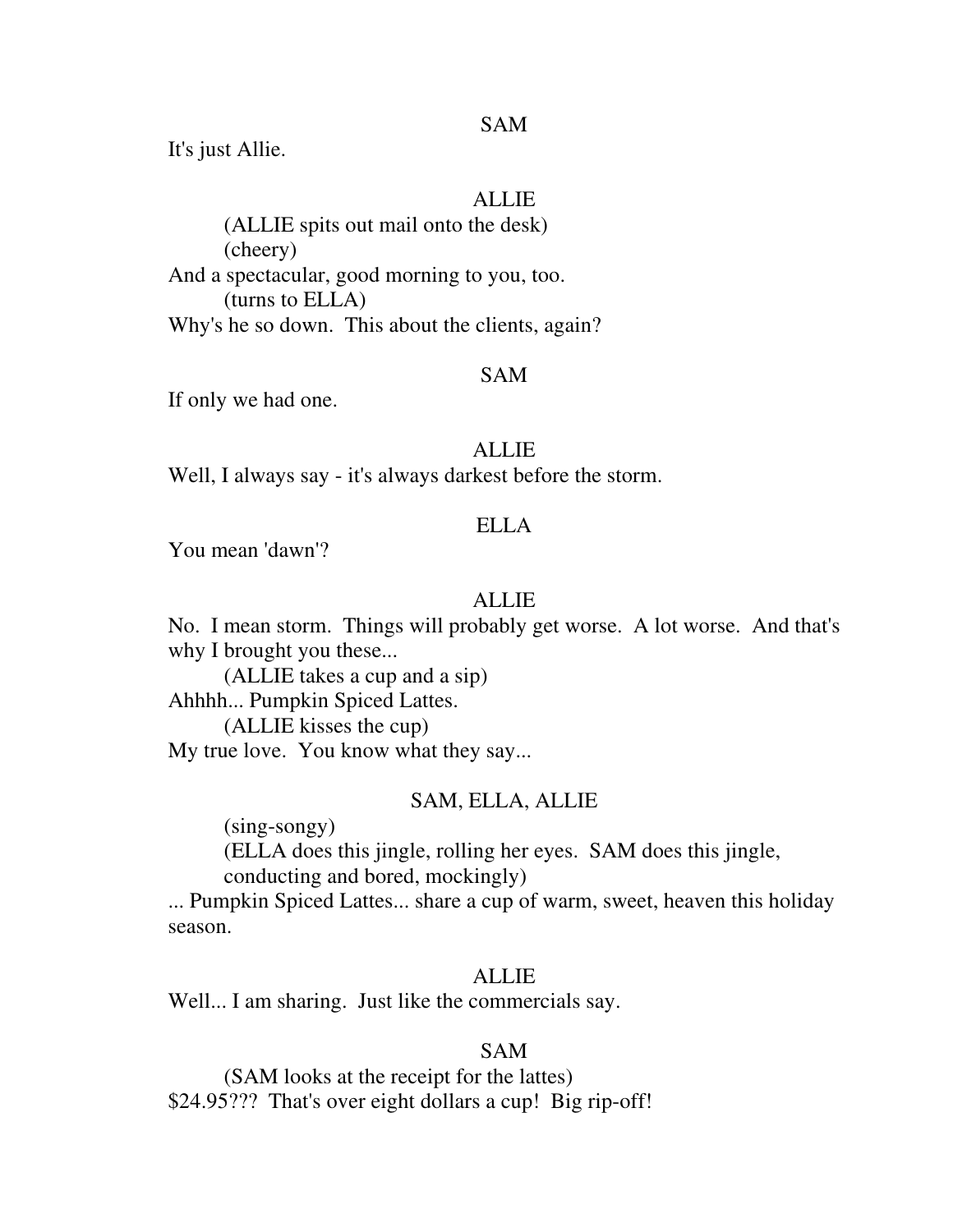# **ALLIE**

Don't worry, boss, it's on me. And by the way, I know you guys are falling on hard times, so out of the goodness of my heart, I just want you to know... you don't have to worry about paying me this month.

## ELLA

Dear, we told you - you're an un-paid intern. Un. Paid. That means you're *not* paid. Now, if business picks up, maybe one day...

## ALLIE

...one day I'll be running this place! No offense.

## SAM

 (softly) If there's even a place to run.

## ALLIE

What?

### SAM

Oh, nothing.

(SAM takes a sip of his latte)

Ugh. I hate this crap. What kind of moron decided what the world needs is a freshly brewed cup of coffee... flavored with nauseating pumpkin... pumpkin, pumpkin of all things! You ever smell a pumpkin? Smells nasty. They taste nasty, too.

 (takes a sniff of his latte) (shakes head in disgust)

Agh, disgusting.

## ELLA

(ELLA takes a sip of her latte)

Well, I happen to love it. Pumpkin spiced lattes... cupcakes... Peeps - ever try pumpkin spiced peeps? It's like... pumpkin, marshmallow heaven.

## ALLIE

I would die for a marshmallow pumpkin spiced peep right now!

# SAM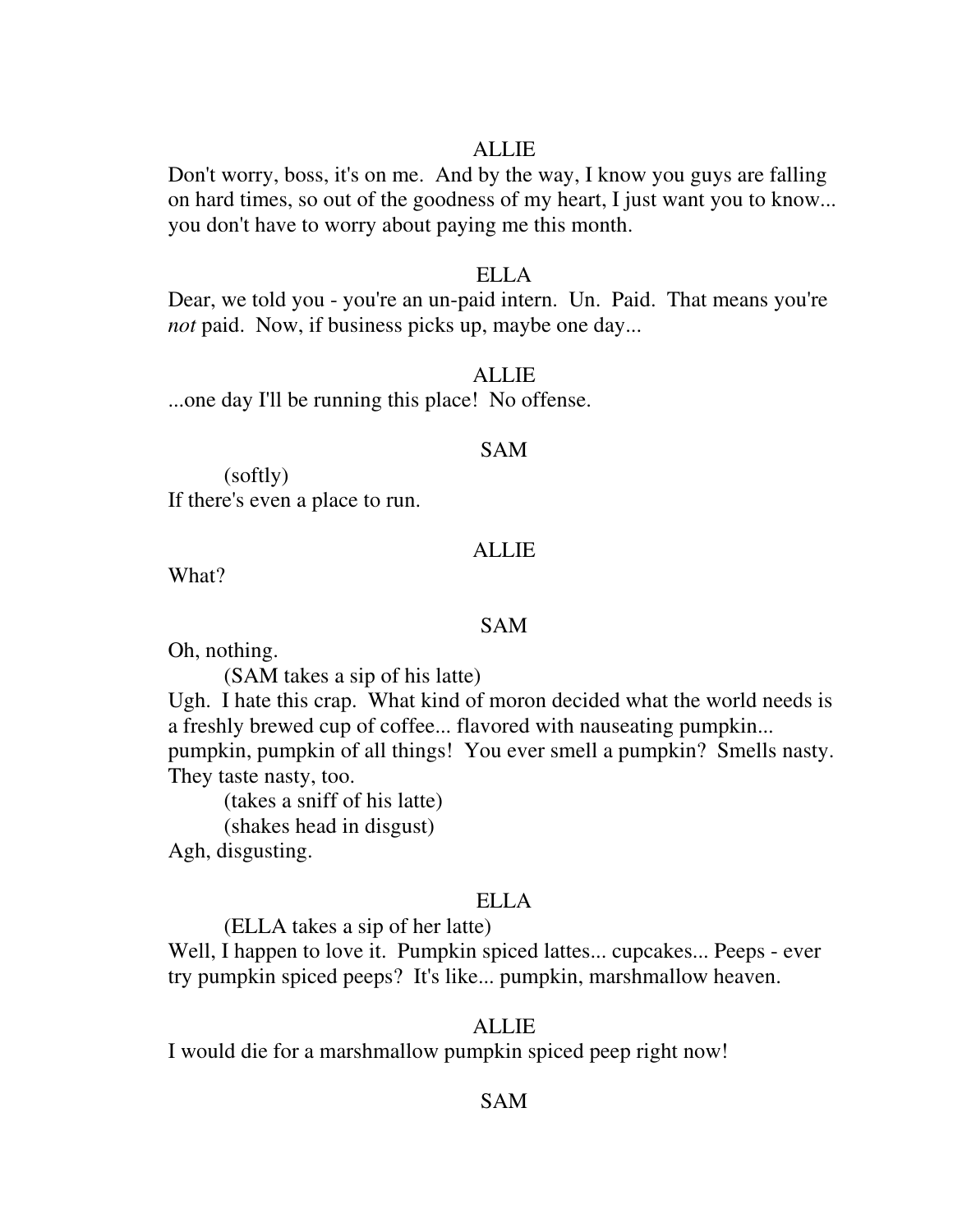(thinking)

Pumpkin spiced marshmallows. Devious idea. Talk about a total marketing scam. This time of year, people are so gullible, they'll buy just about anything.

 (SAM takes another sip of his latte - then a bigger, longer sip) I guess it's not too bad.

(pensively)

You know... I bet if *we* had something we could get in front of the public, *we* could sell it - big time - make a frickin' fortune...

#### ELLA

...and finally start paying the rent.

#### ALLIE

... and the intern?

### ELLA

Don't push it. (ALLIE pouts)

#### SAM

 (SAM thinking) Pumpkin spiced... pumpkin spiced... (beat) Why not? (takes another whiff of his latte) So what if it smells nasty. (takes another whiff - SAM is getting happier) Hmmmm. You know what? The more I take this in, the more I get it. (SAM fanning the scent toward his nose) (said in a snobby French accent) The fragrance... the bouquet... (eyes open wide - big happy grin) (to ELLA and ALLIE)

### **song 1: It's Time For Sam 'n' Ella's Ad Agency To Be Reborn**

SAM THERE'S AN OLD FAMILIAR SCENT THAT'S WAFTING THROUGH THE AIR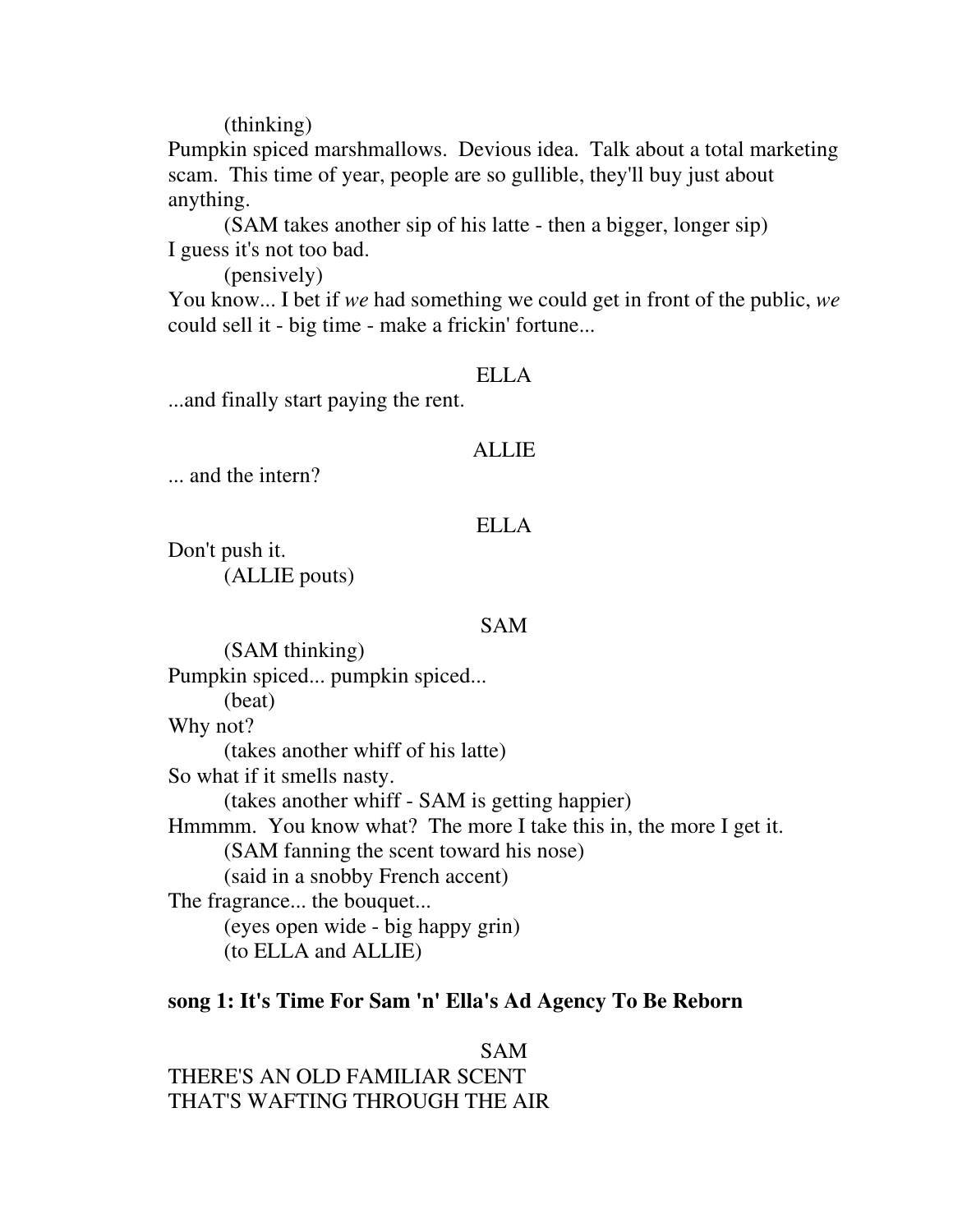(SAM takes a deep breath of the pumpkin spiced latte)

"Profit."

# AND I THINK IT'S TIME OL' SAM AND ELLA GRABBED OUR FAIR SHARE

# ELLA

"I know that look. You've got something brewin'."

# SAM

"I got somethin' brewin', all right - it's called doin' the hard work - like we used to - old school style."

## SAM

REMEMBER IN THE OLD DAYS

## ELLA

"I remember them well."

# SAM WE MADE MONEY DUSK TILL DAWN

ELLA "We sure did." SAM WELL, WE DID IT THEN ELLA "It was a simpler time." SAM AND WE CAN DO IT AGAIN ELLA (skeptical) "I'm not so sure."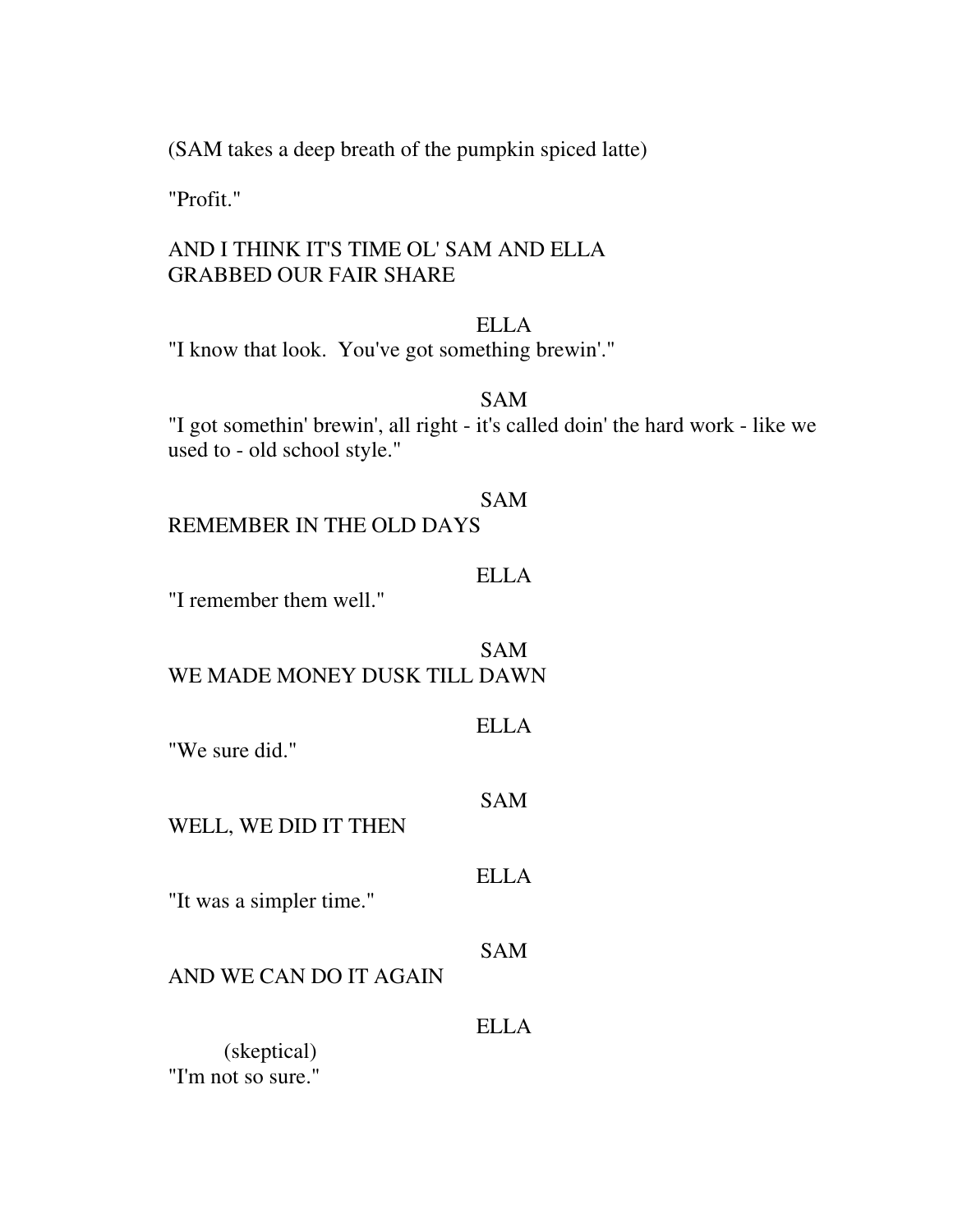# SAM

# 'CAUSE IT'S TIME FOR SAM 'N' ELLA'S AD AGENCY TO BE REBORN

### ELLA

"You look like you've got a plan." (beat) "Well, what is it?"

## SAM

"I'm not sure. But the holidays, see the holidays, that's the key. REMEMBER LAST THANKSGIVING

#### ELLA

"Ugh. Don't remind me."

# SAM WE SOLD TONS OF THAT VILE CANDY CORN

#### ALLIE

"I love that stuff!"

### SAM

### WE MADE MONEY BEFORE

## ELLA

"true."

# SAM

# WELL, NOW WE'RE GONNA MAKE EVEN MORE

## ELLA

"You really think so?"

# SAM 'CAUSE IT'S TIME FOR SAM 'N' ELLA'S AD AGENCY TO BE REBORN

## ELLA IT SOUNDS WONDERFUL, BUT HOW DO WE BEGIN,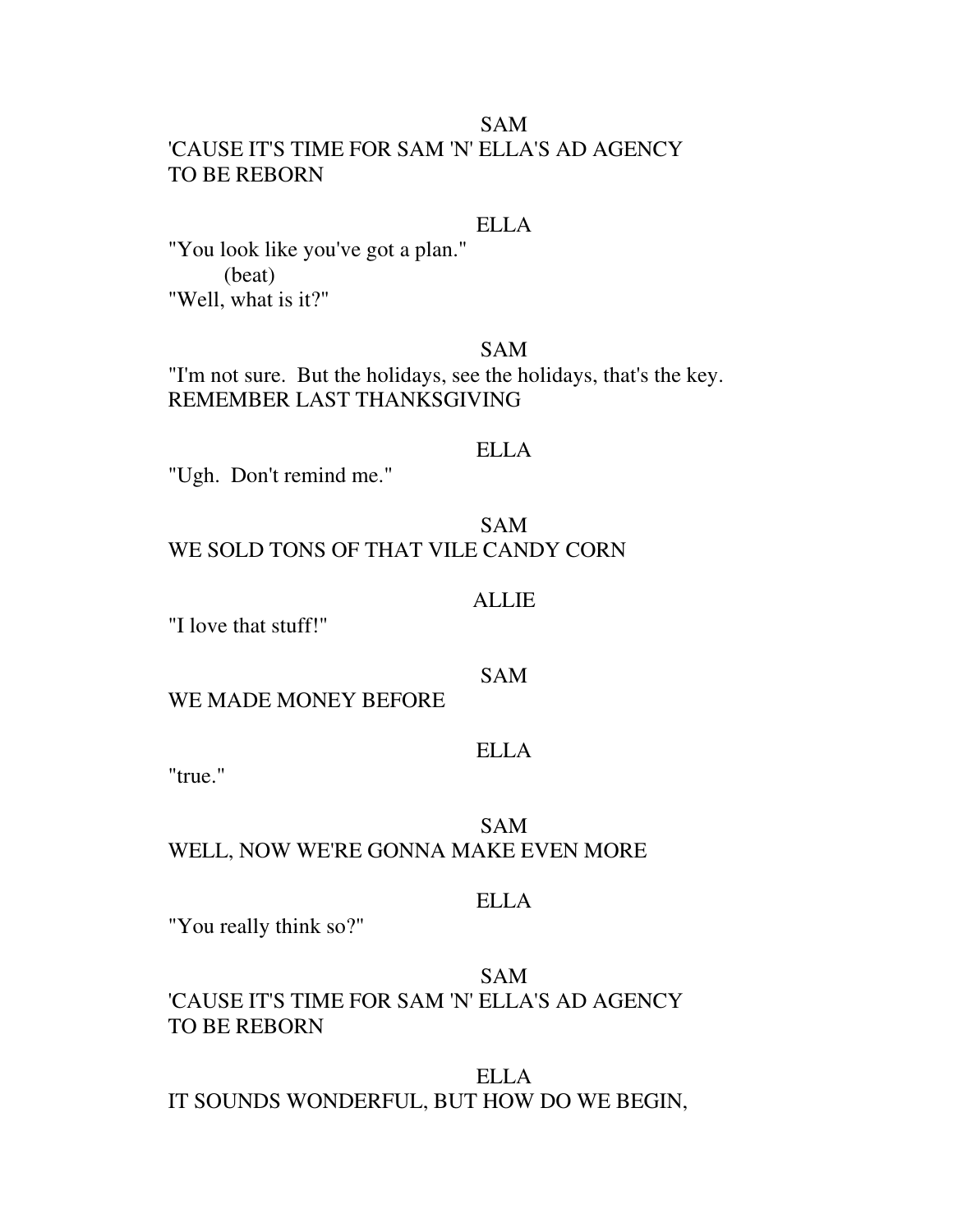"Sam?"

# SAM

"We need a product to sell. One that will sell all through the holidays - Thanksgiving, Christmas, even into the new year."

# ELLA

"Like these pumpkin spiced lattes."

(ALLIE starts dabbing latte down her cleavage)

# SAM

"Exactly! That's why everything is pumpkin spiced, these days. Sell, sell, sell, November, December, January..."

## ELLA

"But it's all been done before. Pumpkin spiced lattes, cookies, candies, air fresheners."

 (SAM and ELLA see ALLIE dabbing her latte down her cleavage) (MUSIC STOPS)

## ALLIE

"What? My boyfriend likes the smell. So I put a little dab here... and a little dab there...

 (ALLIE gestures to 'lift' her boobs) to spice up my pumpkins."

(SAM and ELLA laughing hysterically and speaking)

# SAM and ELLA

Spice up your pumpkins...

 (ALLIE joins in the laughter, not knowing why she's laughing) (SAM abruptly stops laughing - snaps his finger - knowing smile on his face)

## ELLA

THIS IS SAM'S TIME

# SAM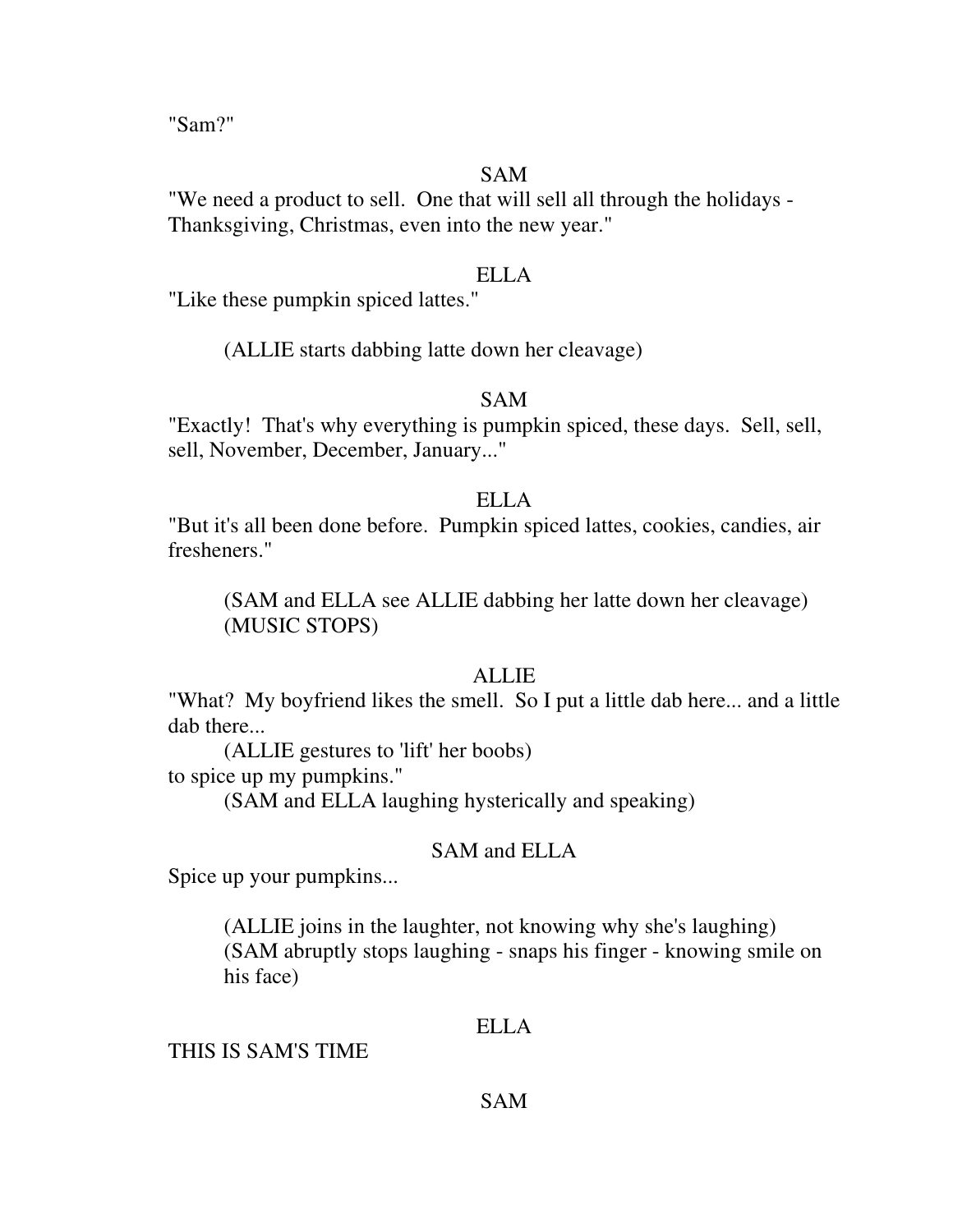#### THIS IS ELLA'S TIME

# SAM & ELLA NOW'S THE TIME FOR SAM AND ELLA'S

# SAM

AD AGENCY

# ELLA & ALLIE

AD AGENCY, AD AGENCY

# SAM, ELLA, ALLIE

TO BE REBORN TO BE REBORN

## SAM

 (to ELLA - excited) Are you thinking what I'm thinking?

## ELLA

I doubt it.

SAM Allie just gave us the perfect tag line - say it again!

## ALLIE

Say what?

## SAM

 (SAM prompts ALLIE) to spice up your...

# ALLIE

 (shyly) ...pumpkins?

# SAM

Exactly!

### ELLA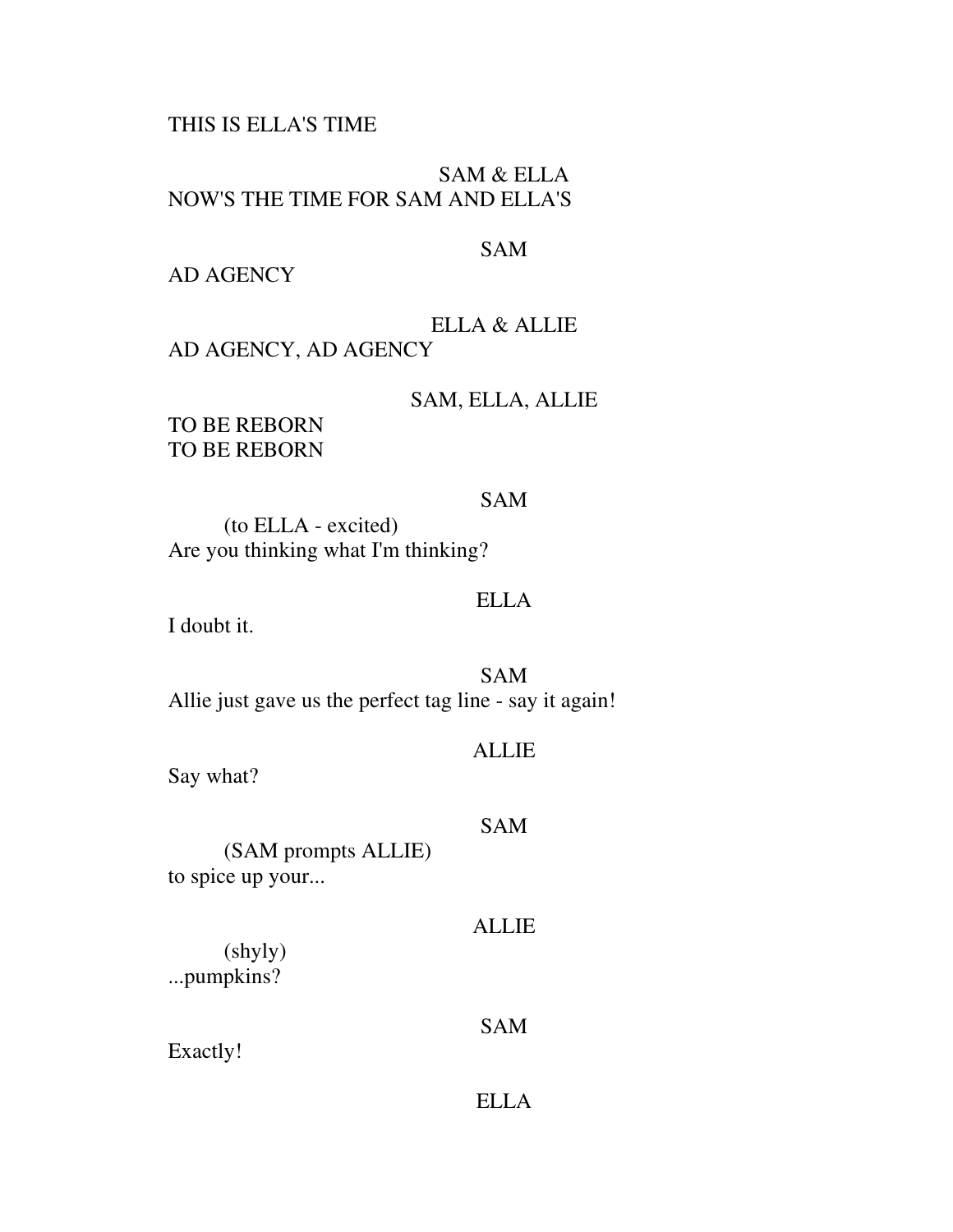But what's the product?

## SAM

That's the best part. Think for a minute. What does *latte* rhyme with? (ELLA and ALLIE are both confused) (SAM does 'bringing out, circular' hand gesture to prompt ELLA and ALLIE)

Bra-tte.

 (ELLA and ALLIE still look confused) (SAM gestures to his chest) Bra...tte. Get it? Pumpkin Spiced (SAM holds up his boobs) ...Braaaa-tte. (ELLA and ALLIE still look confused) (SAM with big excitement) To spice up your pumpkins!!!

# ELLA

 (ELLA looks up to the heavens, shaking her head) Hold on. You're talking about us selling a bra? A bra that smells... like pumpkin spice?

## SAM

 (SAM claps hands triumphantly - pointing up to the sky) Yes!!!

## ELLA

No!!!

## SAM

Why not?

# ELLA

 (softly - to SAM) Honey, are you O.K. Maybe you should sit for a minute.

## SAM

I'm fine. Better than fine! Inspired! (pacing and thinking)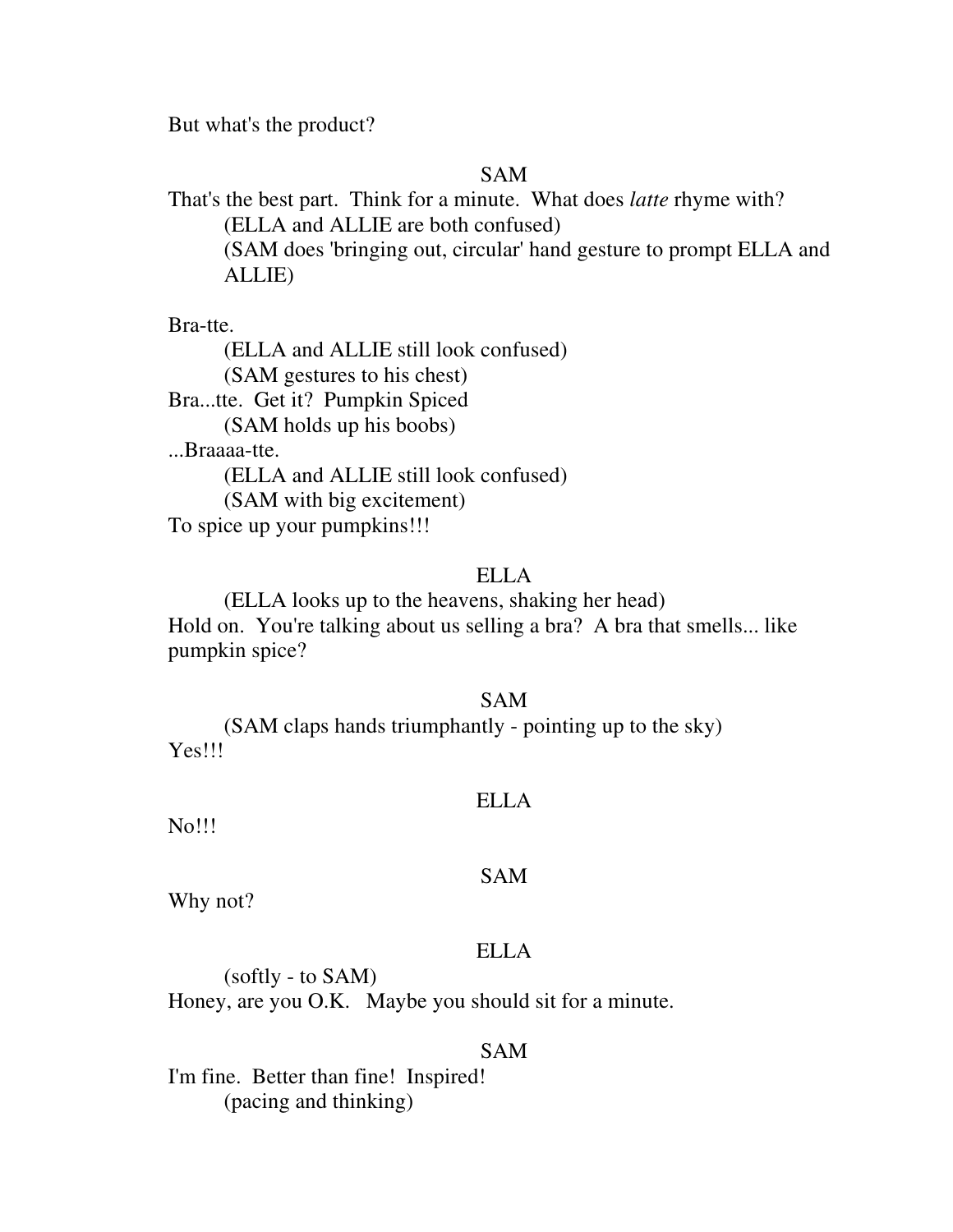(marquee hand gesture) In fact, the Pumpkin Spiced Bra-tte. Genius.

# ELLA

Hon. Nobody would be stupid enough to buy something like that. (gestures to ALLIE) Right?

### ALLIE

(rolling eyes)

Hmmm...

 (cocks her head to the side, mulling it over) Well...

## ELLA

 (hesitant) Well... what?

## **ALLIE**

*I* might be interested.

## SAM

Yuh see? Allie, here, would buy one.

# ELLA

Maybe. But, what makes you think anyone else will?

# SAM

It's all in the sales pitch. You, more than anyone else should know that. We just have to brainstorm it a bit.

## SAM

I can see it. Introducing the Pumpkin Spiced Bra-tte.

# ALLIE

 (excitedly) To spice up your pumpkins!

## SAM

Ella. Are you in, or not?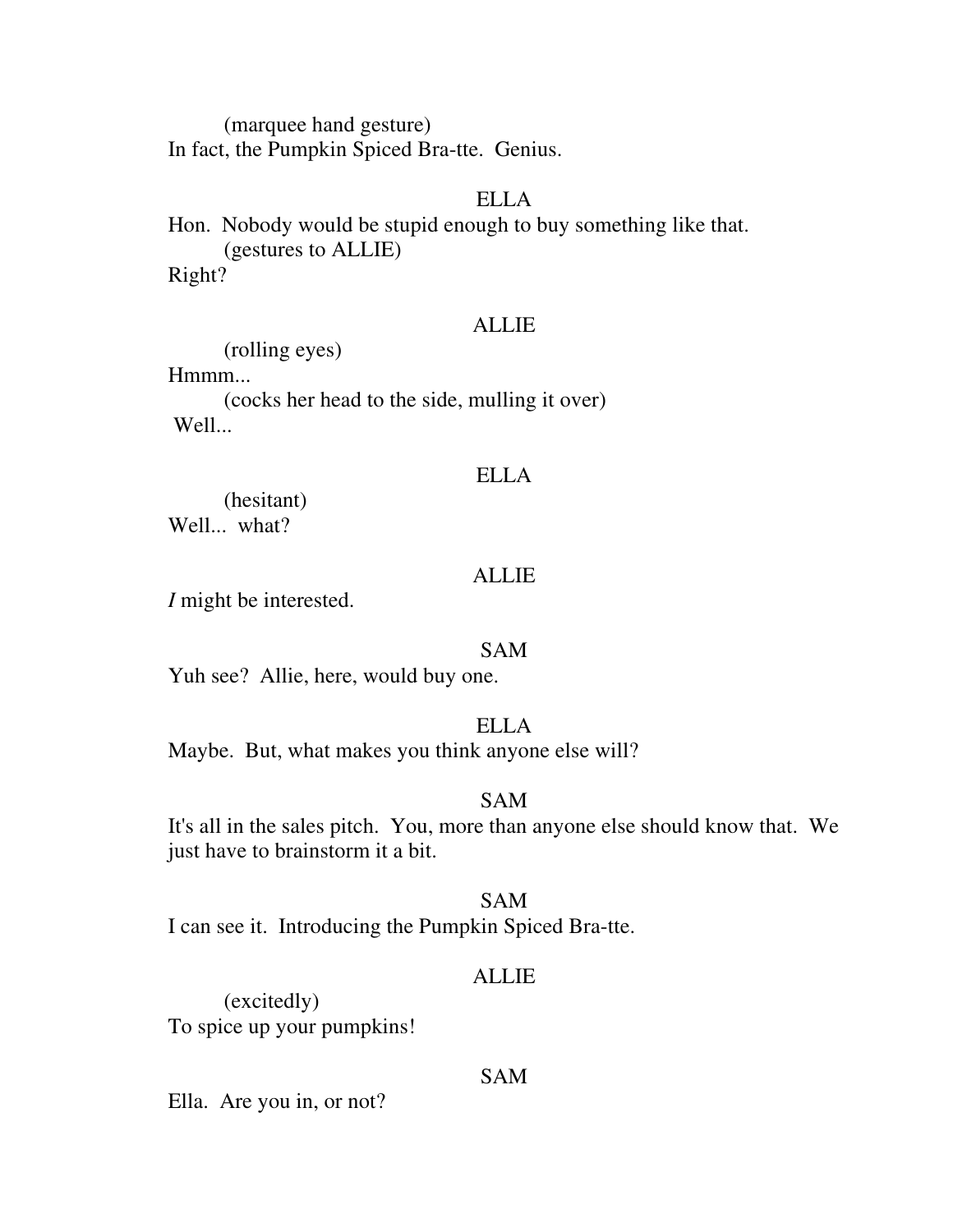## ELLA

 (incredulous) To spice up your pumpkins. (ELLA starts pacing a bit - reconsidering) To spice up your pumpkins. (ELLA now definitive) To spice up your...

#### ALLIE

 (ALLIE lifts her bra gesture) ...pumpkins!

#### SAM

To spice up your...

## SAM, ELLA, ALLIE

 (ALL do the lift bra gesture - ELLA does it less enthusiastically than SAM and ALLIE)

...pumpkins!!!

#### SAM

Now come on, team , let's do this!

#### **song 2: We Can Do This**

SAM

BABY, YOU GOT MAD ART SKILLS AND I KNOW YOU WILL DO ME PROUD WHAT WE NEED IS A LOGO

#### ELLA

I'LL COME UP WITH ONE THAT WILL MAKE YOU SCREAM OUT LOUD

#### SAM

OOH, BABY ALLIE, YOU'RE OUR EXPERT YOU'RE IN CHARGE OF THE MERCHANDISE

ALLIE DON'T YOU WORRY, BOSS, I'M ON IT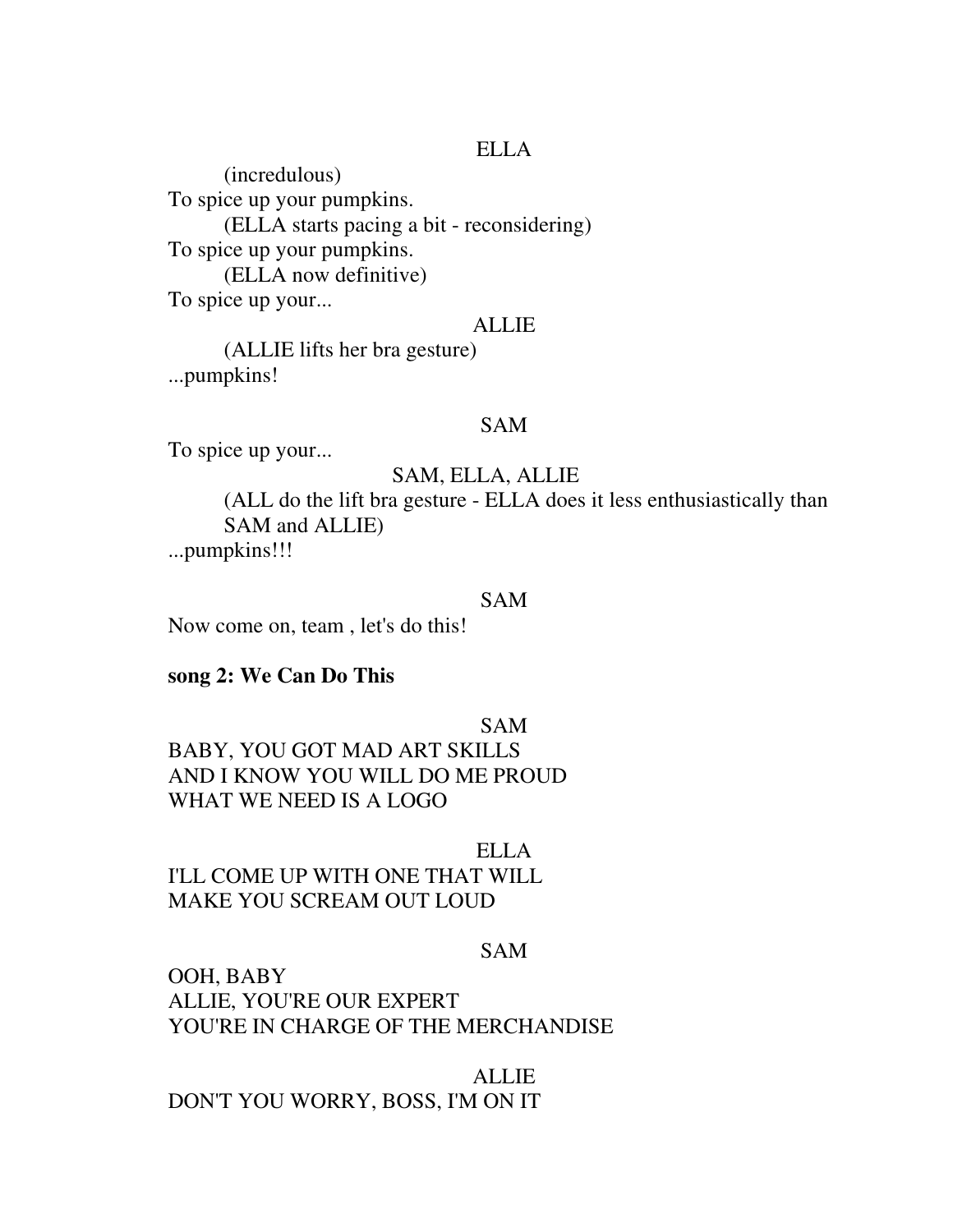## I'LL START ORDERING BRAZIERS BUT HOW DO WE MAKE 'EM SMELL LIKE PUMPKIN SPICE

# ELLA

"Oh God."

# SAM TRUST ME, I KNOW WE CAN DO THIS

# ELLA & ALLIE

WE CAN DO THIS

SAM TELL ME YOU KNOW WE CAN DO THIS

# ELLA & ALLIE

WE CAN DO THIS

SAM BEEN THROUGH TOUGH TIMES BEFORE BUT BEFORE THEY PADLOCK THE DOOR I SAY GET READY FOR WAR

### ALLIE

"We can do this"

## ELLA

"We can do this"

## SAM, ELLA, ALLIE

"We can do this"

## SAM

ELLA, MAKE IT SEXY SOMETHING COOL AND SLEEK AND BOLD GIVE IT SPICY HOT PASSION MIXED WITH HOLIDAY CHEER

## ALLIE

"I'm sold"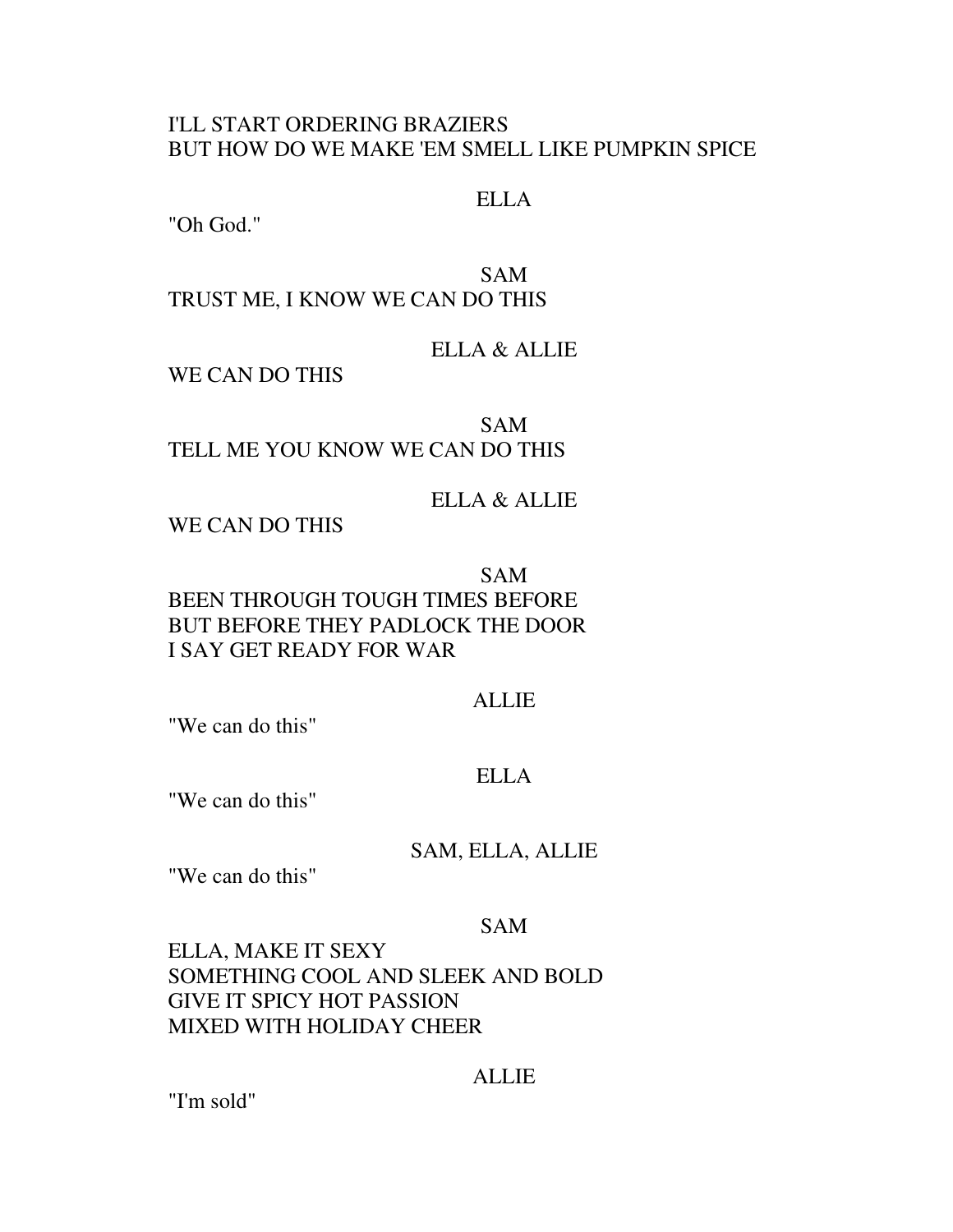"What can I say, I'm a sucker for the holidays"

#### SAM

# ALLIE, WE'RE SHORT ON MONEY WE NEED REALLY CHEAP BRAS AND MORE SEE IF YOU CAN GET 'EM WHOLESALE

# ALLIE

NEVER FEAR, MY FEARLESS LEADER "I know where to get 'em" FROM THE GOODWILL STORE

#### ELLA

"Allie... Goodwill only sells *used* clothing."

## ALLIE

(excited)

"I know!"

(ELLA gives ALLIE a look)

"Oopsie"

SAM TRUST ME, I KNOW WE CAN DO THIS

## ELLA & ALLIE

WE CAN DO THIS

SAM TELL ME YOU KNOW WE CAN DO THIS

### ELLA & ALLIE

WE CAN DO THIS

SAM THERE'S NO WAY WE'LL FALL SHORT

## ALLIE

"If you've got double D's, you've got our support!"

#### ELLA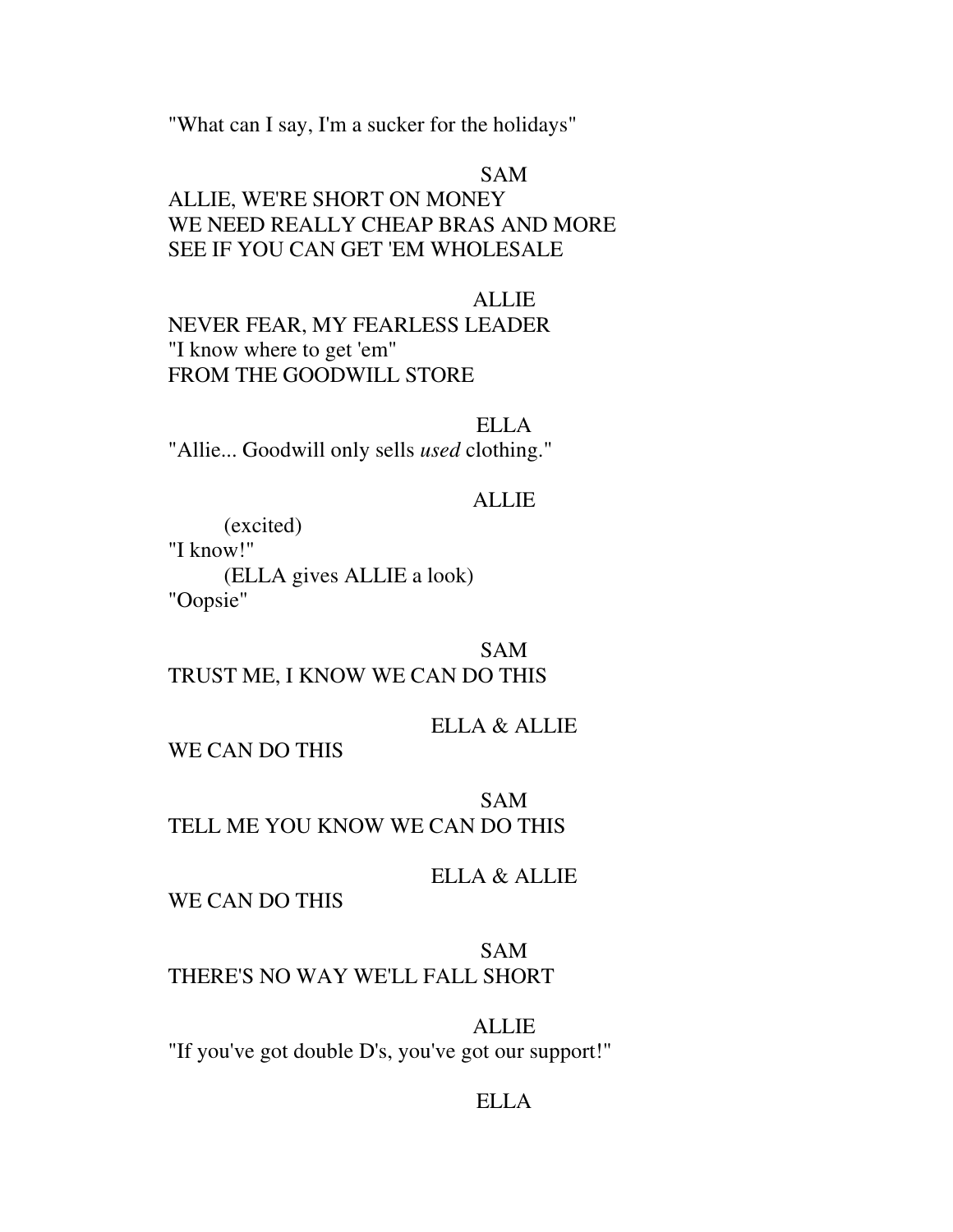## I THINK WE'RE HEADED STRAIGHT FOR BANKRUPTCY COURT

#### ALLIE

"We can do this"

## ELLA

"We *can't* do this"

#### SAM, ELLA, ALLIE

"We can do this"

 (SAM & ALLIE are seated at separate desks, on the phone) (ELLA is sketching at an easel)

#### **ALLIE**

(on the phone)

"Hello? Is this Playtex? (beat) My name is Allie, assistant to the president (ALLIE winks at Sam) from the Sam 'n' Ella Ad Agency. (beat) No, no, no... Sam AND Ella Ad Agency. Anyway, we need a price on bras. (beat) How many? Hold on a sec. (cups phone with palm) (to SAM) They want to know how many."

#### SAM

"One thousand to start."

#### ALLIE

"One thousand. (beat) color? White. size? Assorted. Yes I'll hold" **(music stops)** 

"I can do this."

#### SAM

(on the phone) (to ELLA)

"They're putting me through to Victoria's Secret's corporate sales department. (holds up index finger to ELLA)

Hello? Yes. This is Sam, CEO of the Sam 'n' Ella Ad Agency. (beat) No, Sam AND Ella. Anyway, I have a product I think would be perfect for your stores. (beat) It's called the Pumpkin Spiced Bra-tte. (beat) To spice up your pumpkins! (beat) Yes, I'll hold."

# **(music stops)**

"I can do this"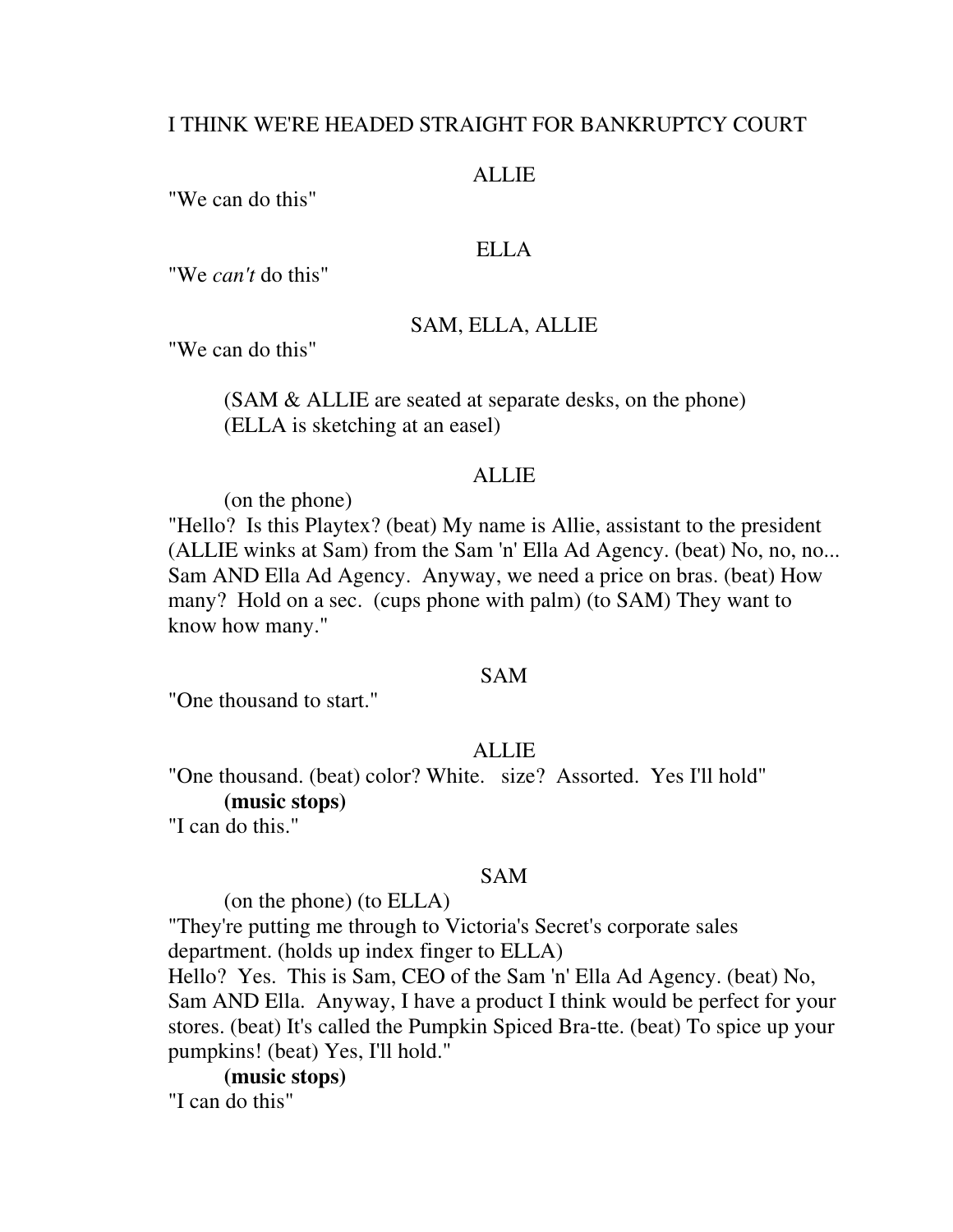# ALLIE

(writing on a pad)

"Yes. Uh huh. Right. Got it. Thank you so much. (turns to SAM) Playtex wants \$9.95 per bra, for one thousand pieces, white, assorted sizes. Should I place the order?"

## SAM

 (SAM thinking and calculating in his head) "Ummm... that's about... \$10,000..."

## ELLA

"...that we don't have."

### SAM

"I know that. Maybe we don't need that many to start. Call Maidenform, and ask 'em what a hundred bras would cost. (beat) Tell 'em we're nonprofit."

### ALLIE

"Are we?"

### SAM

"This year, we are definitely non-profit. Just tell 'em that - see what they say."

#### ALLIE

"I'm on it."

### SAM

"Hello? Hello? Crap, they hung up. El, what was that other big lingerie company?"

## ELLA

"Fredricks of Hollywood?"

## SAM

"Well... Victoria's Secret's loss is now Fredricks of Hollywood's gain."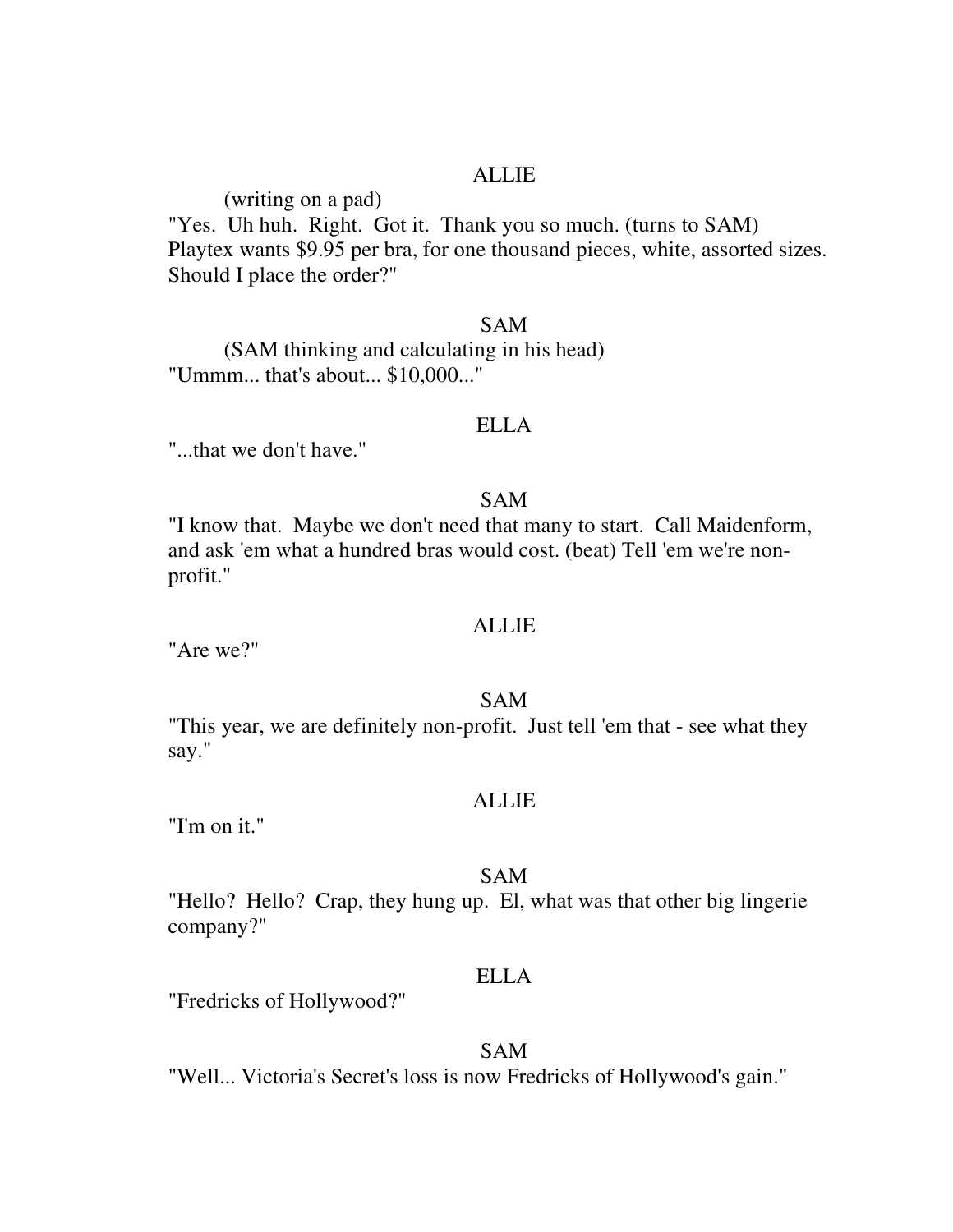## ELLA

"Maybe the big stores are the wrong way to go."

# SAM

"Listen *yo*u work on the logo - *I* will take care of the marketing."

**(music stops)** 

"I can do this."

## ALLIE

"Hi, Maidenform? This is Allie, director of product and inventory (looks at SAM and winks)

at Sam 'n' Ella's Ad Agency.

(beat)

Right. Sam with an 'S', and Ella... you know... like *umbrella*... without the 'umbra'. Can you tell me how much one hundred bras, white, assorted sizes would cost?

(beat)

oh yeah, and we're a non-profit.

(beat)

Are we a charity?

(ALLIE looks to SAM, who nods yes)

Yes, a charity."

### ELLA

"More like a charity case."

## **ALLIE**

"You're kidding. (beat) Seriously? (beat) Hold on... (ALLIE covers phone with palm) (to SAM) They want to give us the bras for free."

## SAM & ELLA

"For free?"

## ALLIE

"Yup. For charity, they said they're happy to donate one hundred bras."

## SAM

"Hurry up - tell 'em yes!"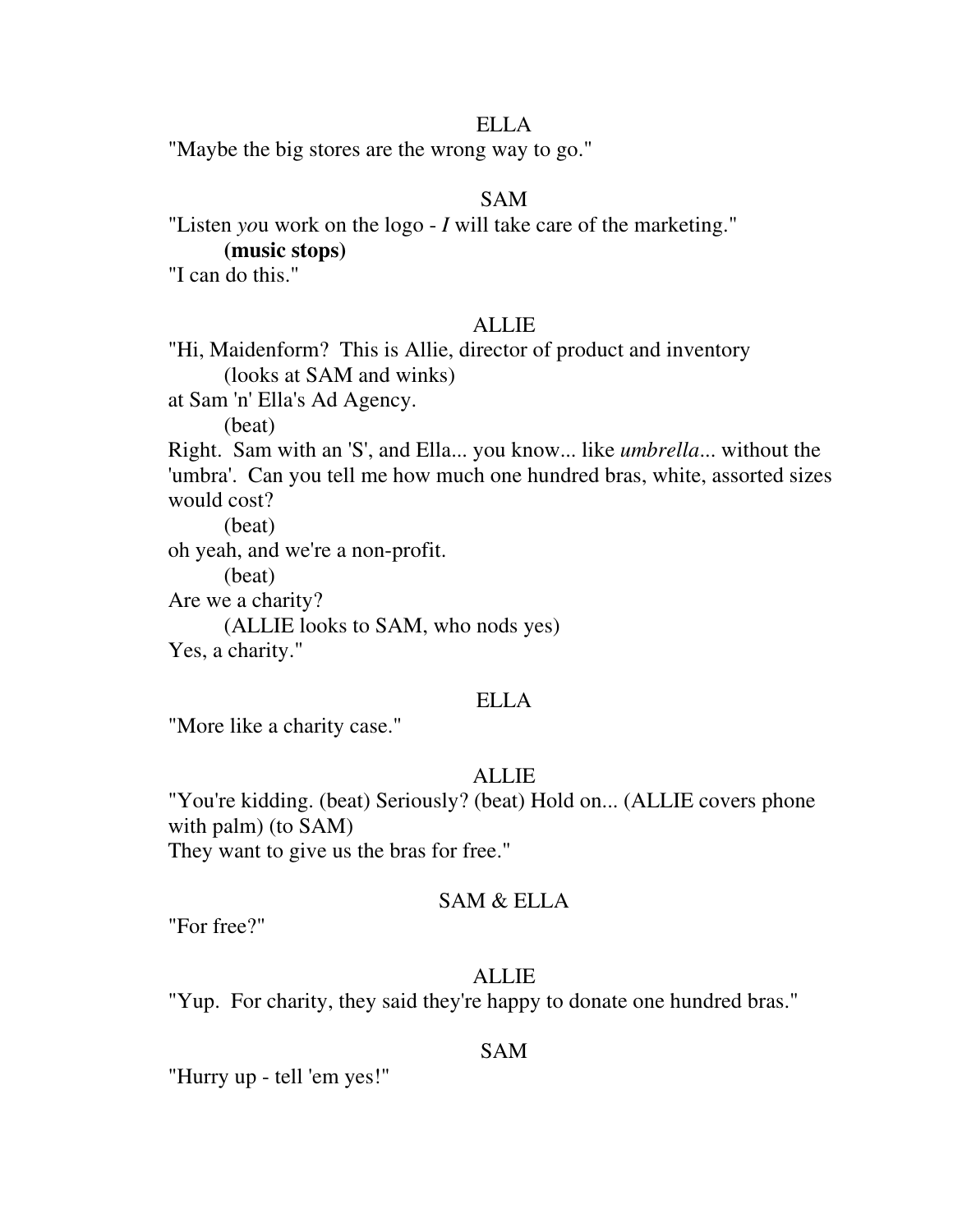## ELLA

"And don't forget to thank them!"

# **ALLIE**

"Hello? Yes, we would love to take you up on your kind and generous offer."

## **(music stops)**

"I just did this!"

# SAM

"Thank you so much for taking my call. (beat) That's right, a new product. (beat) I see... well this can't wait - it's is perfect for now - *right* now - during the holiday season. (beat) Of course. It's call the Pumpkin Spiced Bra-tte. (beat) Right! Like Pumpkin Spiced Latte - with a bra-tte added.

(SAM covers phone with palm) (to Ella)

This saleslady gets it. Really gets it. (back on the phone) What's unique about it? Well... it's the only bra on the market that *smells* like pumpkin spice! (beat) It's not that funny. (beat) Could you stop laughing for a second. (beat)

 (SAM getting agitated) (covers phone with palm) (to ELLA) She won't stop laughing. (beat) Ah, now she stopped. Now, let's talk business. (beat) Hello? Hellooooo?

(angry)

Damn it, she hung up."

**(music stops and doesn't restart for a while)** (SAM determined) "I know I can do this."

## ELLA

"and I... did it! Check out our new logo."

## SAM & ALLIE

 (softly) "Wow."

## SAM

"I can sell this!"

## **ALLIE**

"I love this!"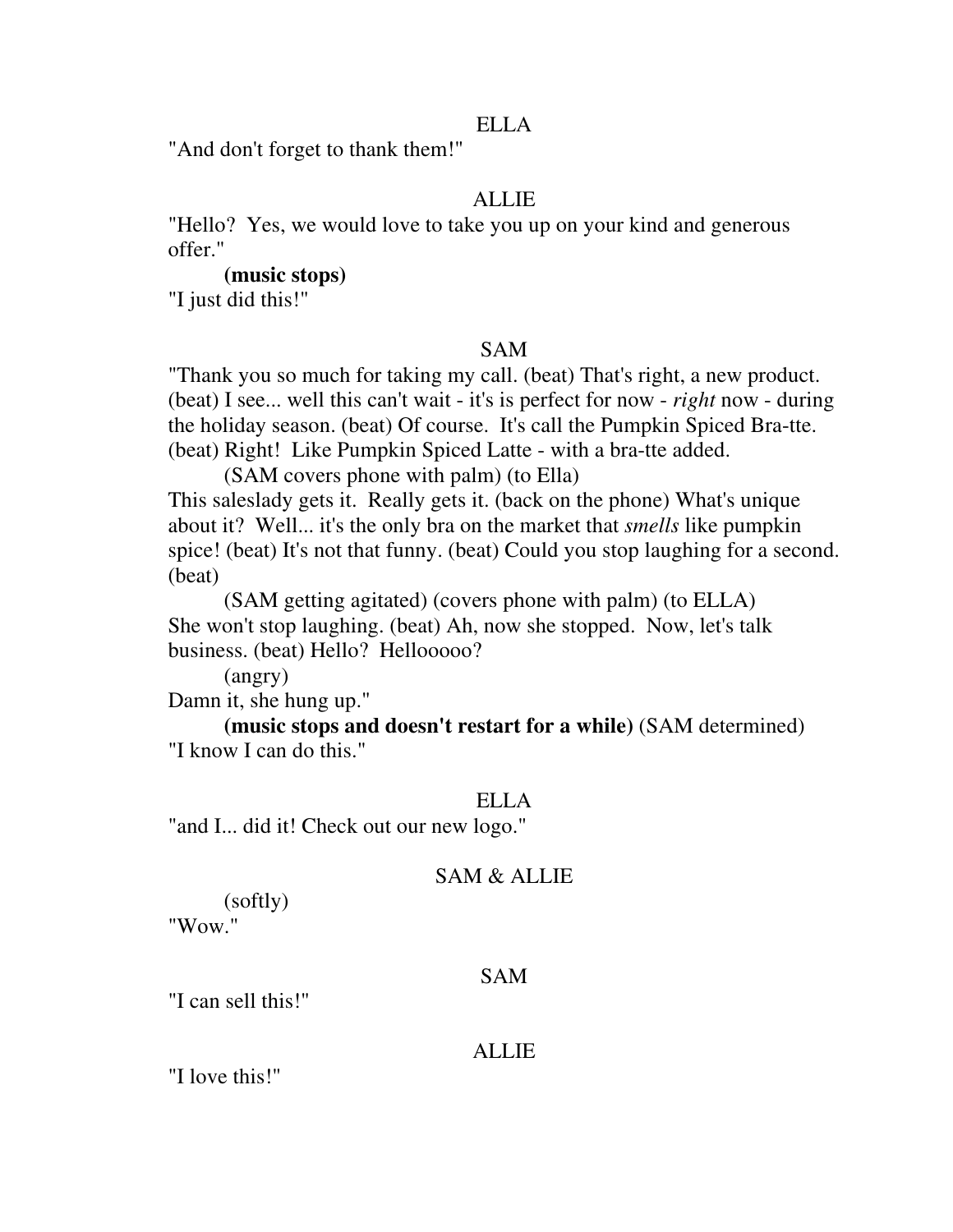SAM, ELLA, ALLIE

"We can do this!"

# SAM TRUST ME, I KNOW WE CAN DO THIS

# ELLA & ALLIE

WE CAN DO THIS

SAM TELL ME YOU KNOW WE CAN DO THIS

## ELLA & ALLIE

WE CAN DO THIS

# SAM

WE'LL SAVE OUR AGENCY

## **ALLIE**

 (still on the phone) "I said NO underwires. (to ELLA) Those things kill me."

SAM LET'S SHOW THE WORLD "Sam 'n' Ella's" AS SICK AS CAN BE

ELLA "Hon. Maybe 'sick' and 'sam-n-ella' shouldn't be used in the same sentence"

## SAM, ELLA, ALLIE

WE CAN "do this" "do this" LET'S DO THIS NOW, RIGHT NOW, RIGHT NOW

## ALLIE

"Now?"

## SAM & ELLA

"Now!"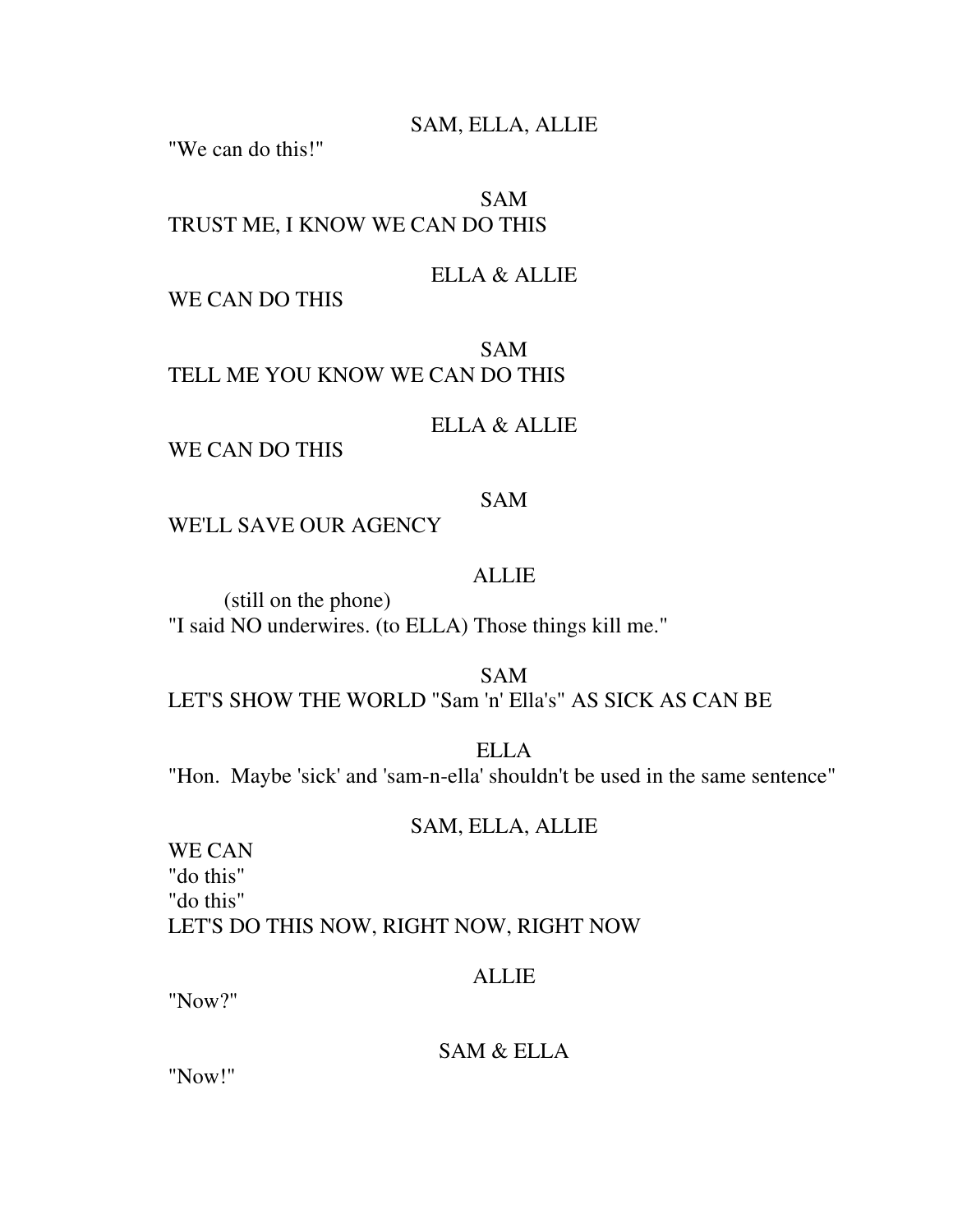#### SAM

O.K. team. Let's recap where we're at. We've got one hundred bras coming...

#### ALLIE

...thanks to me

### SAM

...thanks to our lovely intern, Allie.

(ALLIE bows or curtseys)

We've got a product, a name, and one hell-of-a logo, thanks to my adoring and adorable wife, Ella.

 (ELLA is deep in concentration, reading the eviction notice) El? What's wrong, hon?

(ELLA grimly hands the eviction notice to SAM)

Evicted??? They can't do that! So we're a little behind on the rent.

## ELLA

Hmmm - more than a little behind. Try six months.

### SAM

That's what I said... a little behind.

#### ALLIE

Lemme see, lemme see. I watch a lot of Judge Judy, so I know the law.

(SAM skeptically gives ALLIE the eviction notice)

(reading)

By order of the Court of Landlords and Tenants, you are hereby notified that the party of the first part, that's you, boss, must pay the party of the second part, that's the landlord, the sum of twenty-seven thousand dollars in one week. Further, if the party of the first part,

(ALLIE points to SAM)

fails to pay the sum of twenty-seven thousand dollars in one week, then the party of the first part

(ALLIE points to SAM)

must vacate the premises, by order of local, state, and federal law.

#### SAM

(takes eviction notice from ALLIE - waves it in the air)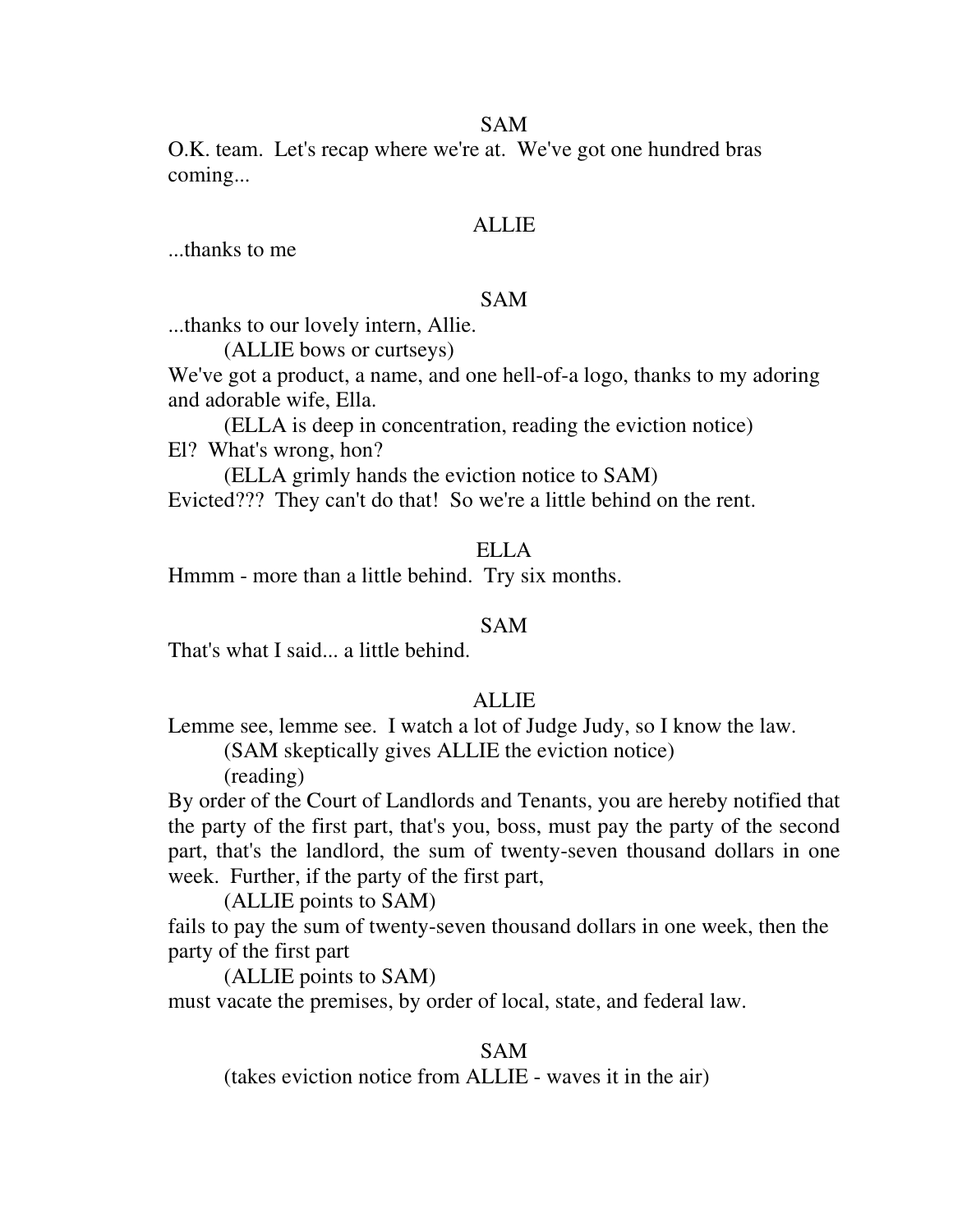This - is nonsense. I know my rights. They can't evict us without at least three prior notices.

(ELLA sighs and reaches in desk drawer - holds up notices)

## ELLA

 (sighs) Oh boy...

#### SAM

What?

#### ELLA

I just didn't want to worry you.

 (ELLA pulls out envelopes from desk drawer - looking at the envelopes - counting them)

One, two, yeah, that's three.

#### SAM

 (throws eviction notice in the air) (bitterly)

Well, that's just wonderful.

(pacing)

El, all the more reason to focus, here. I want to be ready when those bras arrive. It's not enough to just *call* Victoria's Secret, we need to *show* 'em the product - so they can see it... and... touch it...

### **ALLIE**

...and smell it?

 (NARRATOR knocks on the door) (ALLIE answers the door - box with bras arrives)

## ALLIE

Ta-daaaa! One hundred spankin' new bras...

(looks at address label on box)

to The Sam 'n' Ella Ad Agency... Rush same-day delivery. Attention: Charity Department.

#### SAM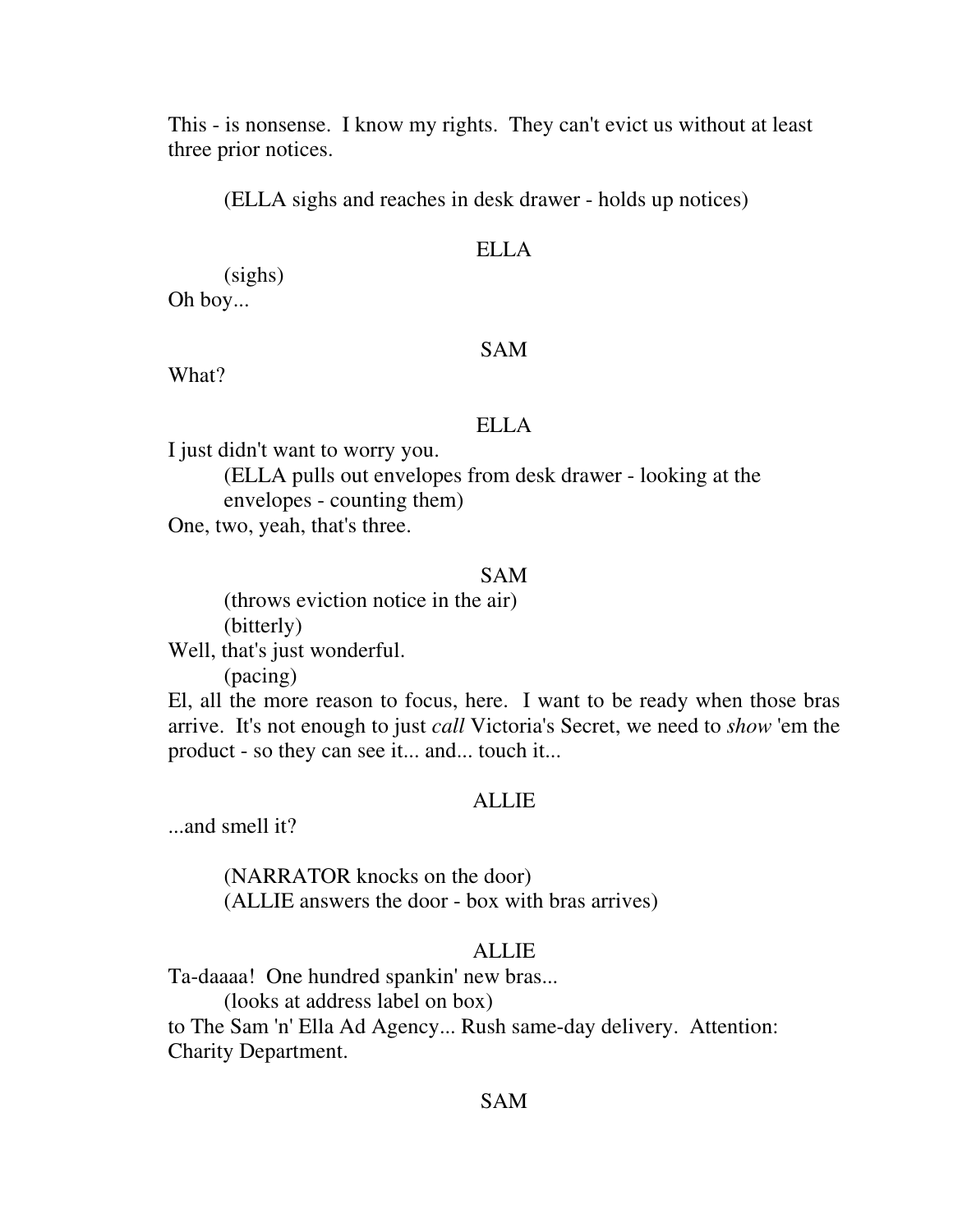Charity department. That would be me.

#### NARRATOR:

Sam takes box from Allie. He removes two bras and ties them up horizontally.

## SAM

Well, don't just stand there - here

 (SAM handing bras to ELLA and ALLIE) tie 'em up - like this - we're gonna make one, big clothesline.

#### ELLA

Why...?

## SAM

Why? I thought that would be obvious. Because... we've got the bras - what we *don't* have is *pumpkin spiced* bras - so... we need to spice 'em up (takes cup with latte) with this - pumpkin spiced latte.

### ELLA

Sam, I don't get it.

## ALLIE

Me, neither. I mean, what'r we gonna do - dip 'em in the latte? (ALLIE laughs at the absurdity of it)

#### SAM

 (smiles) Now you got it.

(ALLIE stops dead in her tracks)

#### ALLIE

Yuh kiddin', right?

## **song 3: String 'Em Up, Grab A Cup, Dip 'Em In Latte**

SAM THERE'S A METHOD TO MY MADNESS GOT A BLUEPRINT, GOT A PLAN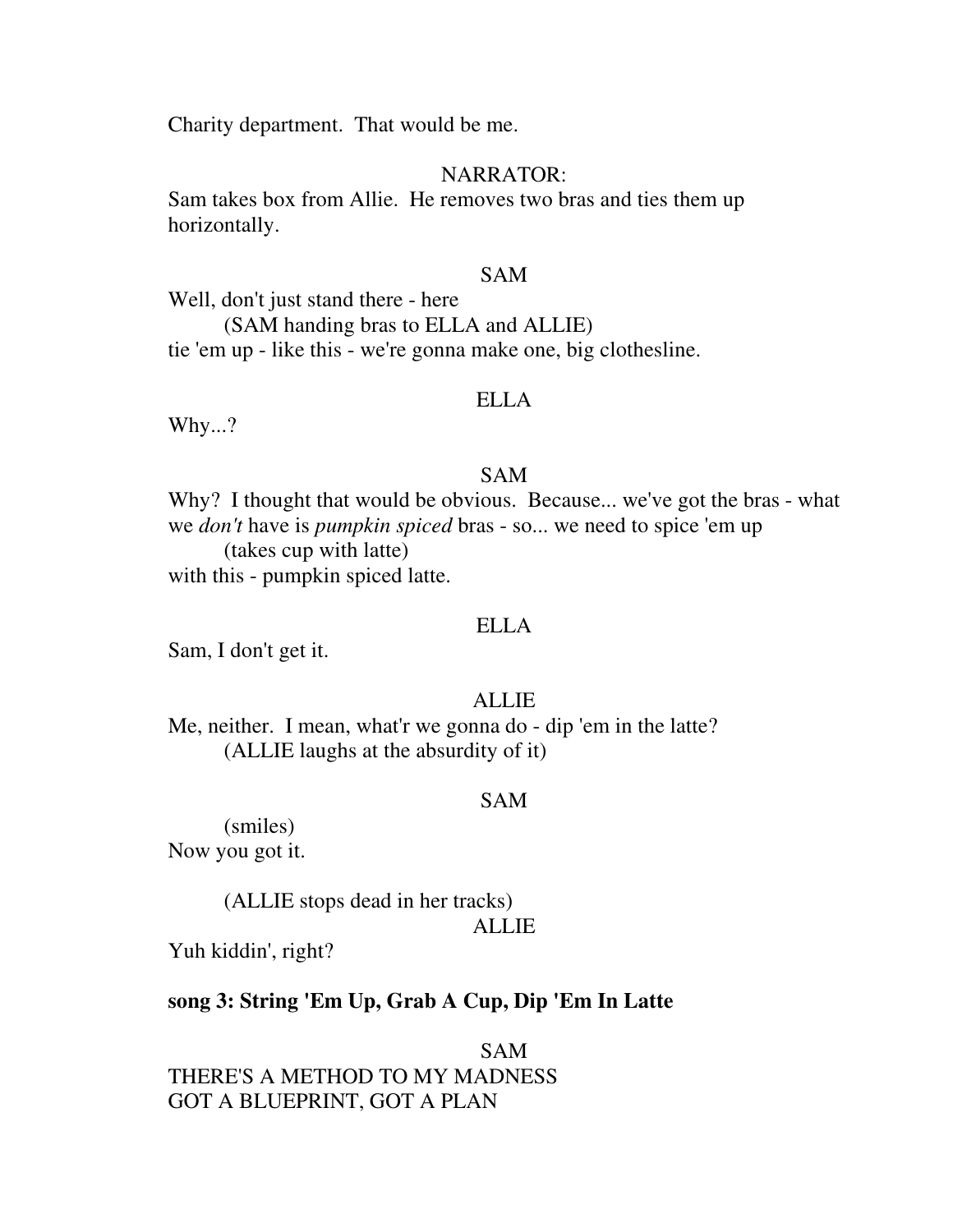# I'M AT LEAST TEN STEPS AHEAD OF YOU TRY TO CATCH ME IF YOU CAN OR FOLLOW MY LEAD, OR STEP ASIDE YOU AND ME, MY FRIENDS ARE IN FOR ONE HELL OF A RIDE

#### STRING 'EM UP, GRAB A CUP, DIP 'EM IN LATTE

### ELLA

"What the hell does that mean?"

## SAM STRING 'EM UP, GRAB A CUP, DIP 'EM IN LATTE

#### ALLIE

"I think he's talking about the bras"

SAM

STRING 'EM UP, GRAB A CUP, DIP 'EM IN LATTE DON'T ASK NO QUESTIONS, NO WHO, WHERE, OR WHAT-TE GET WITH THE PROGRAM, YOU WITH ME, OR NOT-TE

#### ALLIE

"Not-te? What the hell kind of word is not-te?"

# SAM STRING 'EM UP, GRAB A CUP, DIP 'EM IN LATTE

#### ELLA

"Dip the bras? That's disgusting."

SAM STRING 'EM UP, GRAB A CUP, DIP 'EM IN LATTE

#### ALLIE

"I'd better get a mop"

SAM STRING 'EM UP, GRAB A CUP, DIP 'EM IN LATTE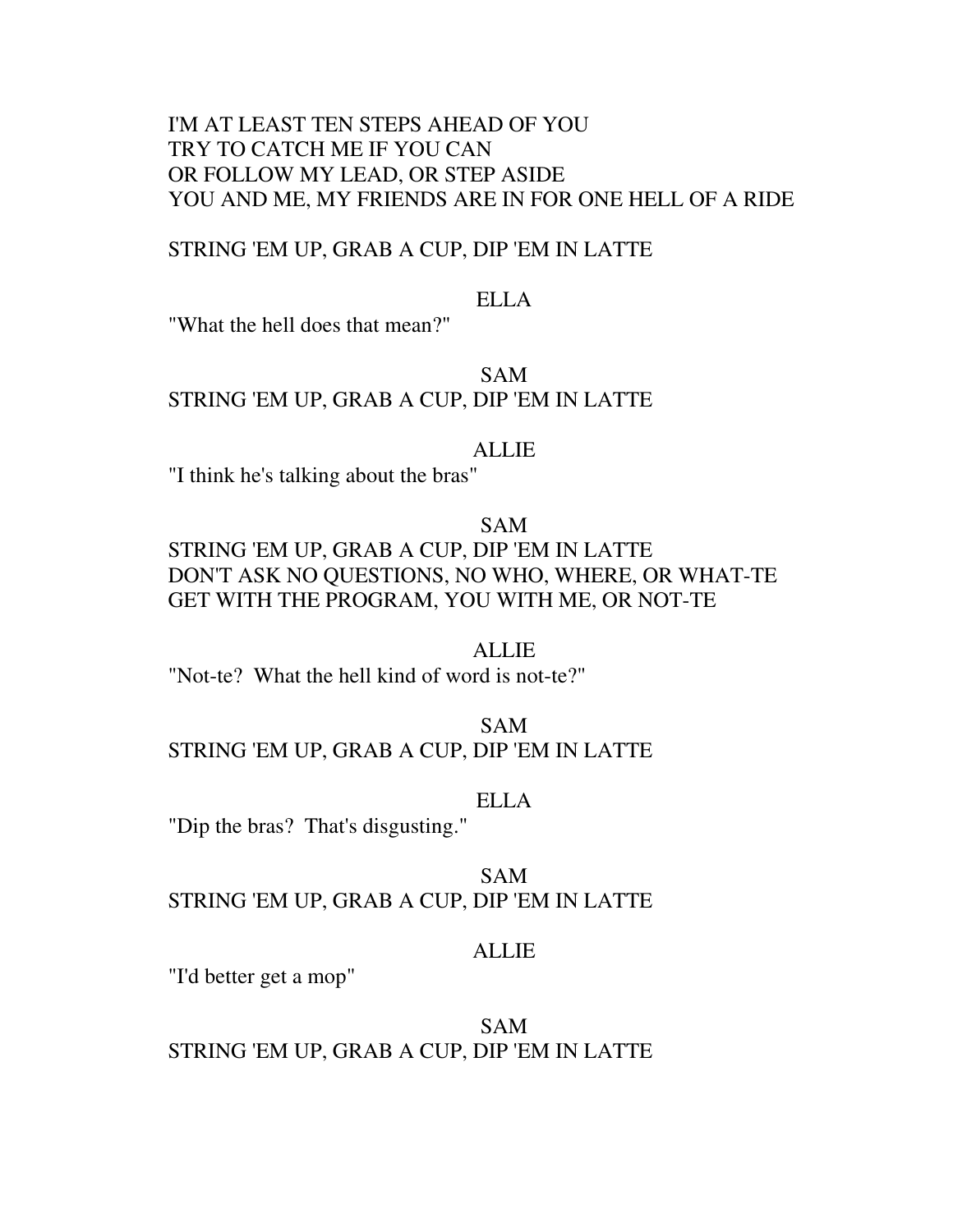#### ELLA

"God, what's that smell?"

# **ALLIE**

"Hey, who cut a fart-te?"

# SAM COME ON, TEAM - LET'S TAKE OUR BEST SHOT-TE

#### ALLIE

"Take our best shot-te - that's funny" (ELLA gives ALLIE a stern look) Well, it is."

#### **NARRATOR**

Sam, Ella, and Allie are hanging the bras on a clothesline, and dipping them in latte.

## SAM

# STRING 'EM UP, GRAB A CUP, DIP 'EM IN LATTE

#### ALLIE

 (to ELLA) "Are your hands sticky? Mine are sticky."

SAM STRING 'EM UP, GRAB A CUP, DIP 'EM IN LATTE

#### ELLA

 (looking at her latte cup) Is this stuff toxic? Ooh, I'm getting woozie."

# SAM STRING 'EM UP, GRAB A CUP, DIP 'EM IN LATTE

## ALLIE

"Hey, guys - check out my jump shot-te" (ALLIE steps back, and with a light jump, throws a bra at the garbage can - it misses) "Best two out of three?"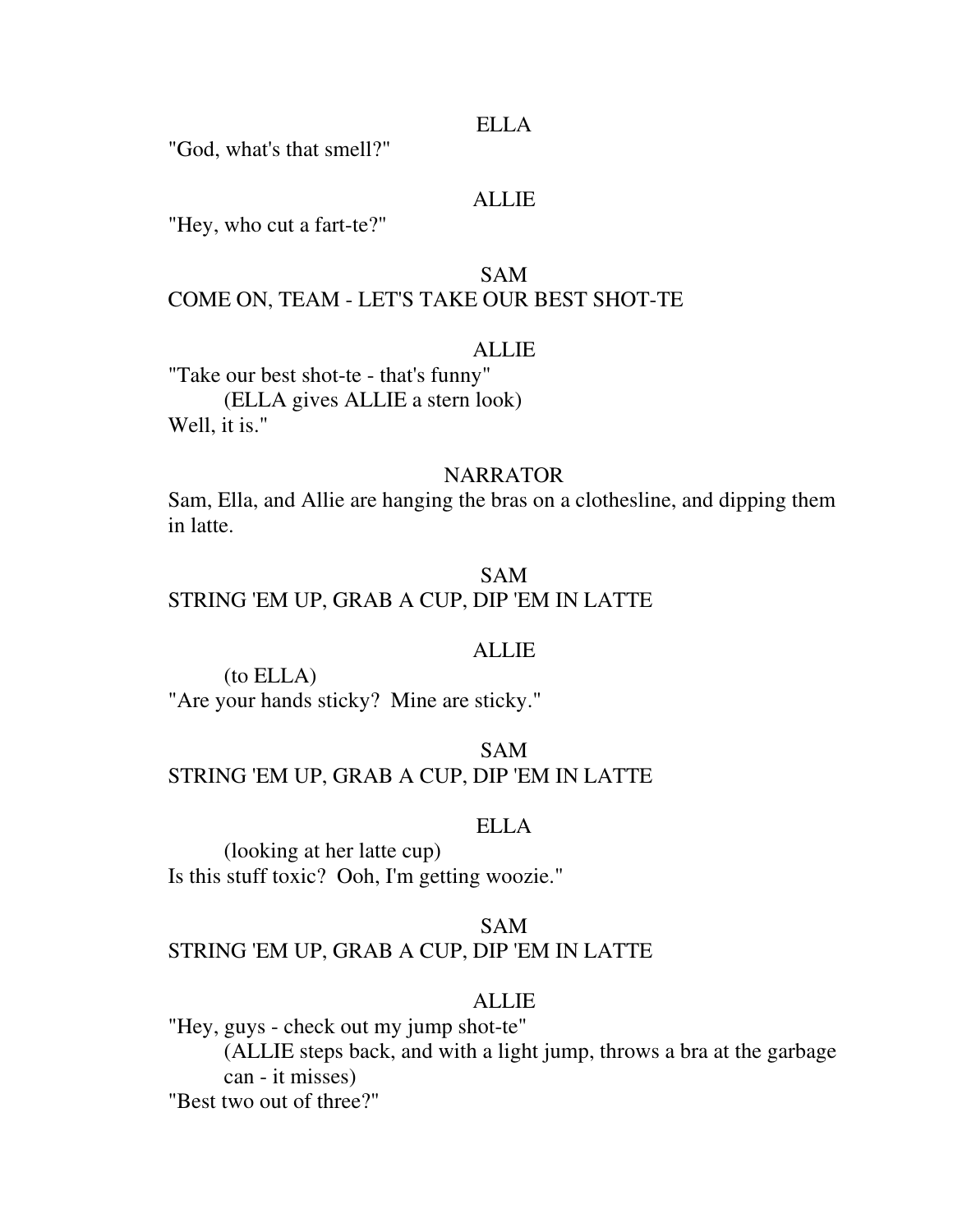#### **NARRATOR**

Sam, Ella, Allie all shoot bras at the garbage pail, having great fun

## ALLIE

#### STRING 'EM UP

(ELLA gets the eviction notice - reading it again)

#### ELLA

GRAB A CUP

SAM, ELLA, ALLIE DIP, DIP, DIP, DA-DI-LE-LIP DIP 'EM IN LATTE

## SAM

 (SAM is admiring all the hanging bras) I gotta say, they look - great!

#### ELLA

 (ELLA is looking at the eviction notice) They better *sell* great, too. We're out in seven days.

## SAM

I know, I got it. Seven days. (rubbing hands together for warmth) Is it cold in here?

#### ALLIE

 (hugging herself) Now thatcha mention it, it's a bit chilly.

(SAM looks at thermostat)

## SAM

Sixty-three degrees. They must have shut the heat off.

## ELLA

Well, we haven't paid the gas bill in quite a while... (lights go out)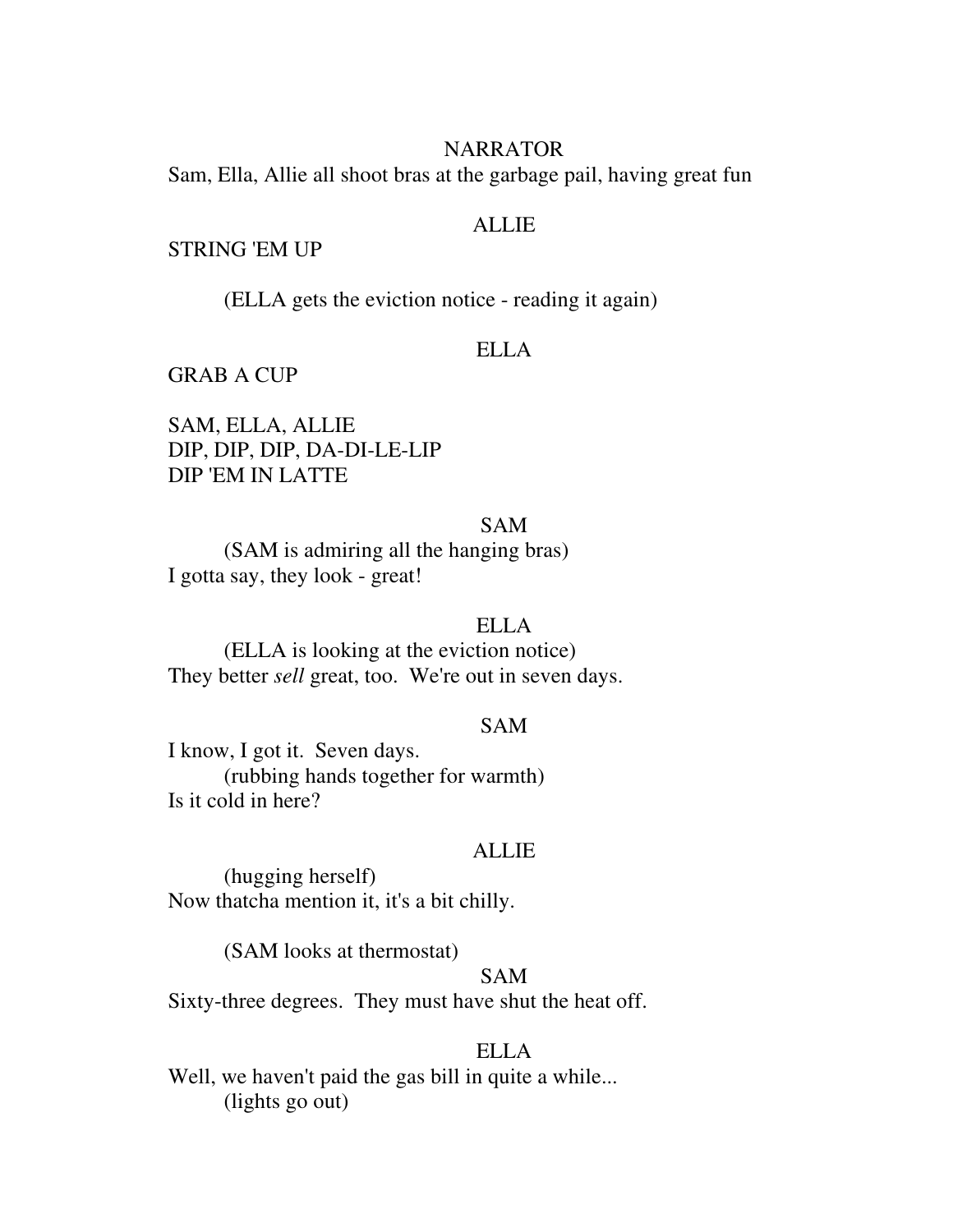...or the electric bill.

### ALLIE

I don't like this... it's givin' me the creeps.

## ELLA

Why? Are you scared of the dark?

#### ALLIE

No. (beat) Yes.

#### SAM

Let's get out of here. Someplace warm... with light... we've got some serious brainstorming to do.

 (music - slow tempo strains of the chorus section of "It's Time For Sam 'n' Ella's Ad Agency To Be Reborn")

# **ACT 1 - SCENE 2 Baby New Year At The Mall**

## NARRATOR

We are now at the local shopping mall. We see Johnny O, dressed as Baby New Year, wearing a large diaper, tiny top hat, sash across his chest, and holding a huge pacifier. He is sitting in a high chair, adult sized. Next to Johnny is a big sign that reads, 'Take your picture with Baby New Year - \$24.95'

#### JOHNNY O

(JOHNNY O is seated, scouting for customers)

 (JOHNNY O is trying to be cute when speaking to the children, but he is ultimately exasperated)

Get your picture taken with Baby New Year! Oh, no, don't run away. Aw, man.

(beat)

Hey, come take a picture with me - Baby New Year!

(JOHNNY O gets out of seat - runs a few steps)

Aw, come on!!! I'm not that scary.

 (JOHNNY O walks back to his seat, scouting for customers) Baby New Year's pictures... only \$24.95.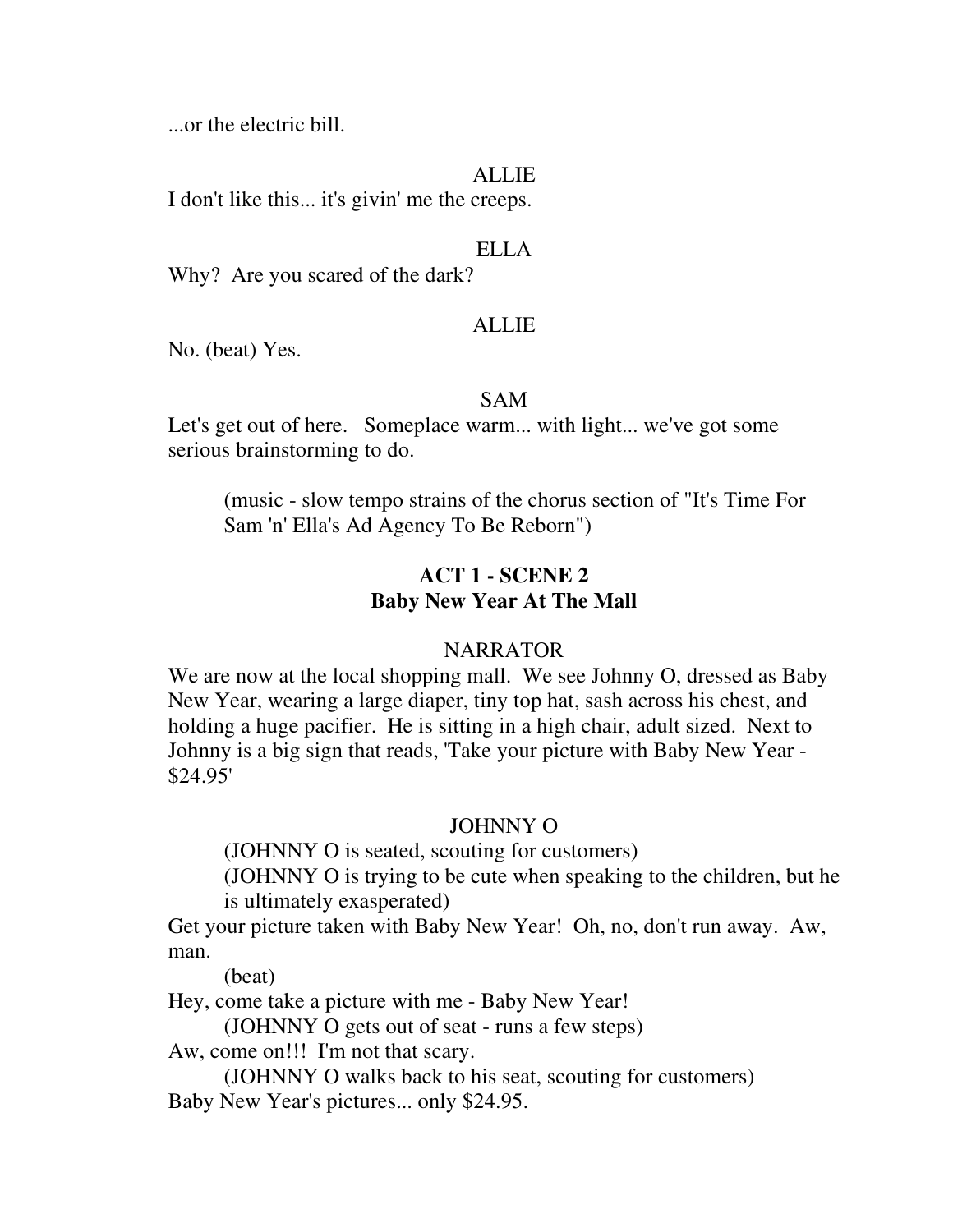(JOHNNY O, now upset, spots a potential customer) Little girl... little girl... hey, you - get over here - take a picture with me... come back here.

 (JOHNNY O gets out of chair - runs to catch the girl) Go ahead - run - see if I give a damn.

#### **NARRATOR**

Johnny pulls out a flask and takes a swig of whiskey.

#### JOHNNY O

Oh my God. I can't believe it's come to this. Can't get much lower than this...

 (deep sadness) Happy new year to me. (ALLIE enters - JOHNNY O sees her) (suggestively) Whoa. Happy new year to me.

## **ALLIE**

 (calling out to SAM and ELLA) Come on. Here's a great spot - no one's here. (ALLIE spots JOHNNY O) Except for this big baby. (SAM and ELLA enter) (ALLIE does a double and triple take looking at JOHNNY O)

## JOHNNY O

 (to ALLIE, charmingly) Well, hello little lady. Wanna take a picture with Baby New Year? (JOHNNY O pats his lap) Come sit right here. And forget the \$24.95 - this one's on me.

#### ALLIE

 (to SAM and ELLA) Oh my God, it's him... (to JOHNNY O) I mean, it's you, I mean it's...

#### JOHNNY O

(deadpan)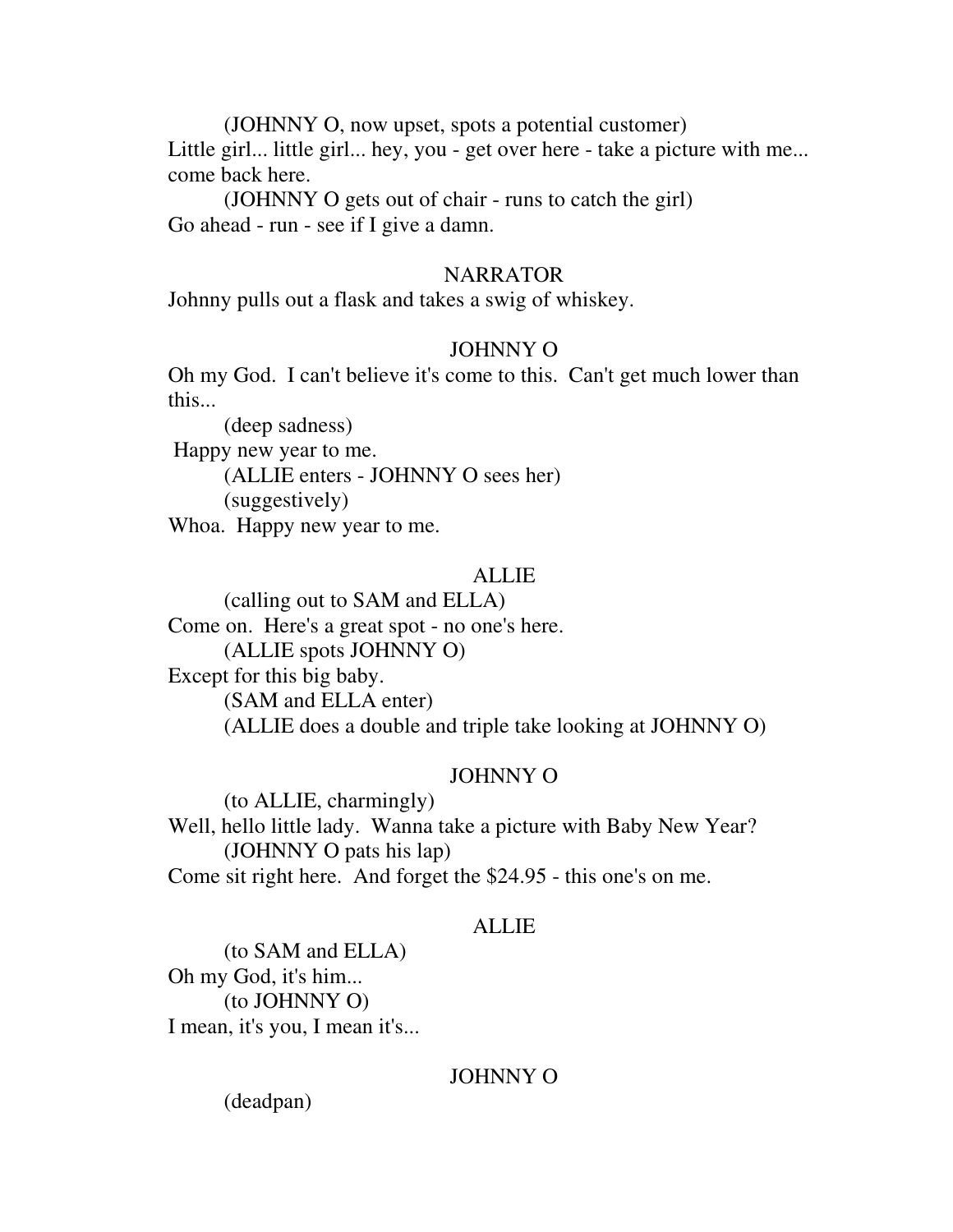Yeah, yeah, it's me. Johnny O. Big star. Big star.

## **ALLIE**

Gee - when I was growing up, I watched all the reruns of "Boy Genius, Johnny O" - like, every Saturday morning - it was my all time favorite show!

## JOHNNY O

I did that when I was around fifteen.

#### ALLIE

But you still look the same! (beat) Well, except for the diapers and all. (laughing) (singing or rappin') He's so much smarter than you or I will ever be Teaching all his teachers - oh, so, patiently (JOHNNY O joins in - mumbling) Way too smart for Harvard - ain't nothin' he don't know Ladies and gentlemen, here he is... the Boy Genius - Johnny O!!!

#### ALLIE

See! Told yuh - watched it every day! (thinking) Until you quit the show, right? I mean, it was never the same without you.

#### JOHNNY O

I didn't quit - they fired me - and for no good reason.

## ELLA

(to ALLIE)

Actually, it was a pretty *good* reason, as I recall. Dear, it was way before you were even born, about thirty years ago - it was the biggest scandal of the day.

(to JOHNNY O)

Well, do you want to tell her, or should I.

#### JOHNNY O

I got this. Well, it started with everyone's favorite line: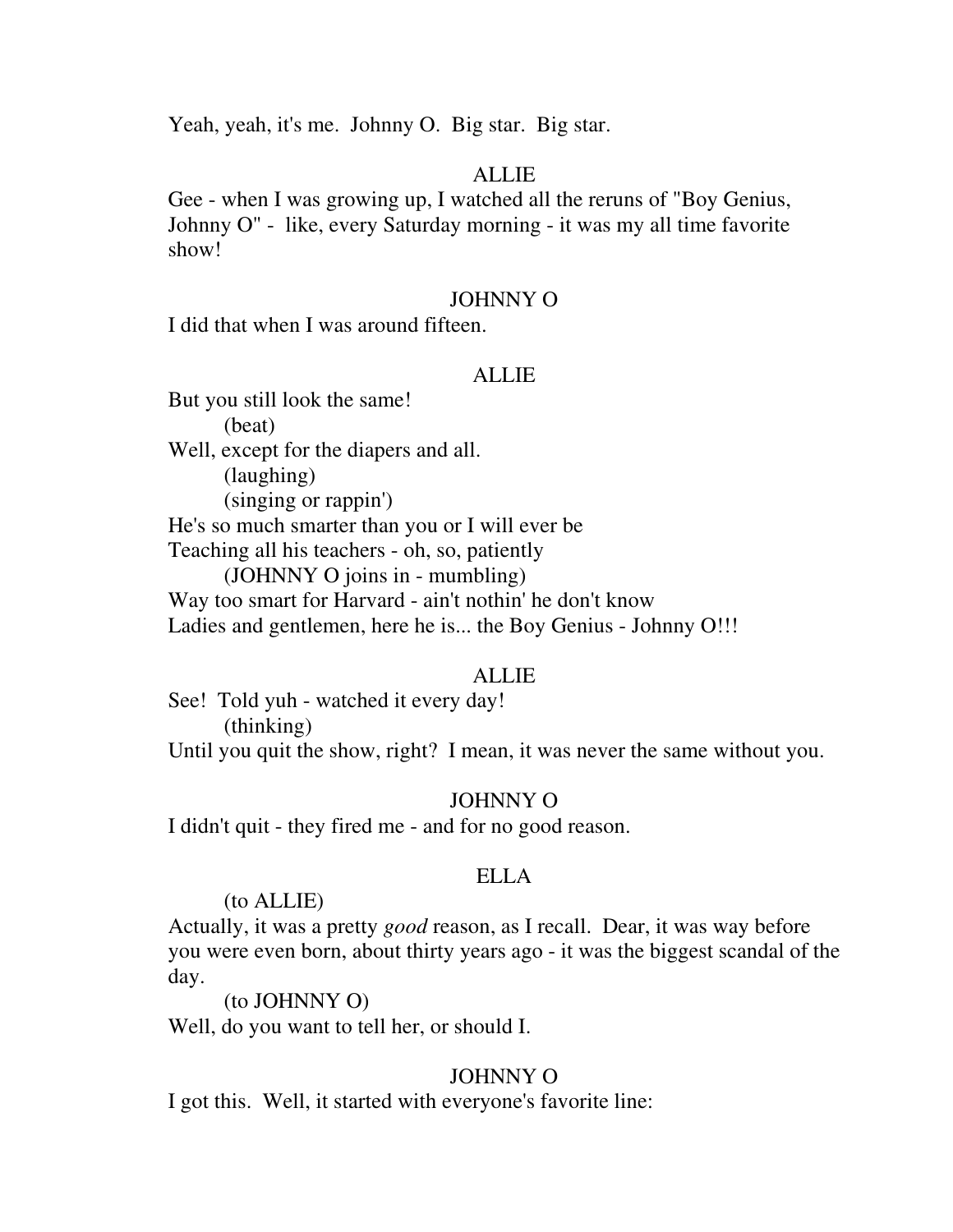(JOHNNY O strikes a pose)

"Baby, I hate to tell you, but...

(ALLIE joins in)

your cheese has finally slipped off the cracker!!!" You know who wrote that line, right (beat) it was me! It was an ad-lib. Totally made it up. And you know what, it made me a star. Made me famous, and made the networks millions and million of dollars. Pretty soon there were tee-shirts, lunch boxes...

## ALLIE

Oh, hey, I had one-a those.

## JOHNNY O

...all kindsa crap with my picture and 'your cheese has finally slipped off the cracker' on it.

## ALLIE

Sounds like everyone was happy.

# JOHNNY O

They were, they were! And then they started encouraging it - they *told* me to ad-lib. They said the more improvising, the better. And that's exactly what I did.

### ALLIE

So what went wrong?

### JOHNNY O

At first, nothing - it was a blast. They encouraged me to say and do whatever I wanted. Imagine me - fifteen years old - told to do whatever I wanted. It was un-frickin'-believable. I started ad-libbing a word or two, or I'd do something unexpected. Everyone laughed. Cast, crew, hysterical tears - and then we had to stop taping ten times a shoot. Pretty soon, we couldn't complete our episodes on time - filming started taking weeks instead of days. Finally, after writers and directors quit, after cost over-runs and delays, the network told me... no, *demanded* I stop, and perform the script as written... or else.

# ALLIE

Or else, what?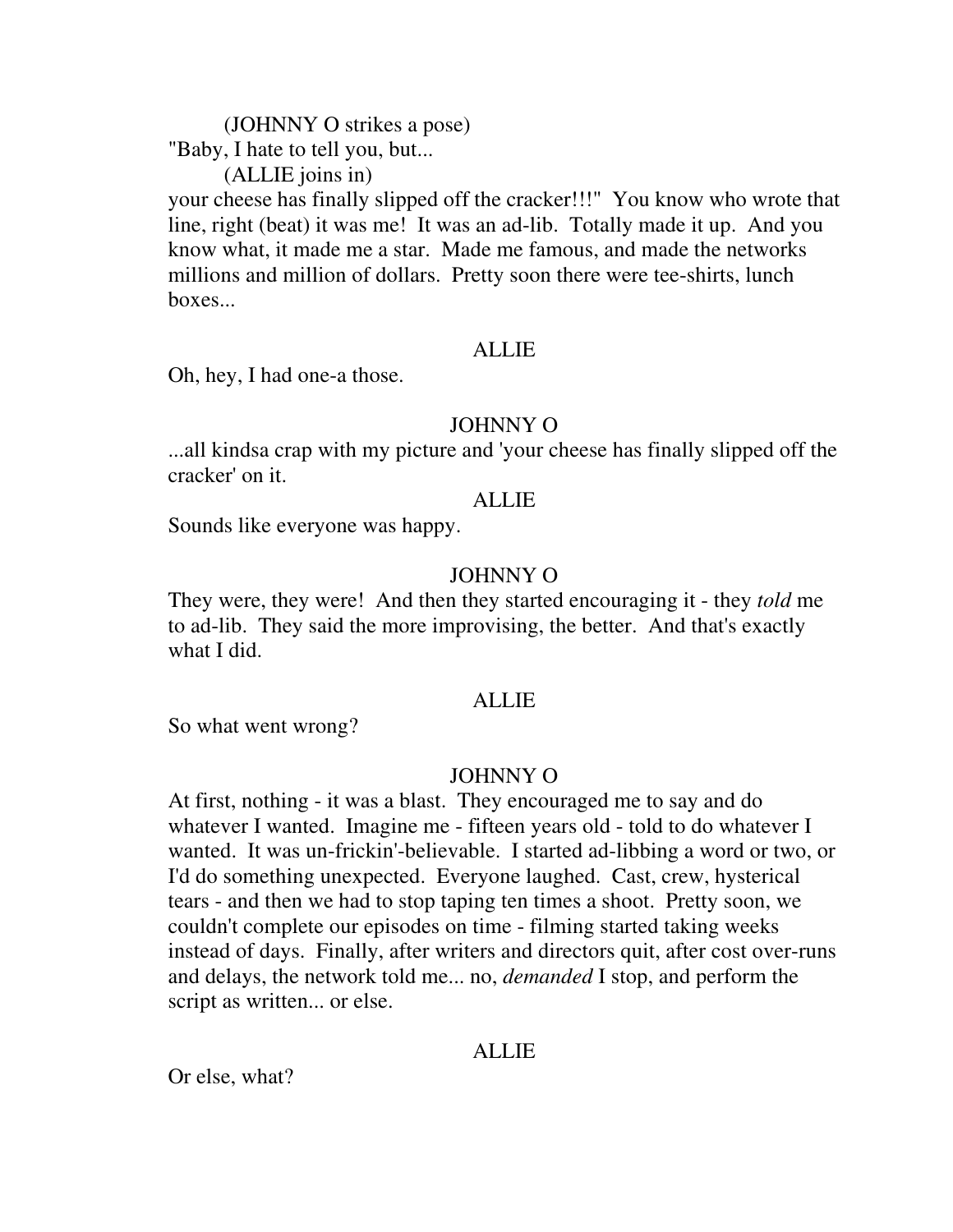### JOHNNY O

Or else, they'd fire me. Well, I wasn't too happy with that... and so...

## **ALLIE**

yeah?

# JOHNNY O

...and so... did I mention I was just a teenager at the time? Well, teenagers, especially rich and famous ones like me can be a little rebellious. So... I ended up doing each script word for word - no ad-libbing...

#### ALLIE

Go on...

## JOHNNY O

I couldn't take it, so I started adding, you know, little things. A cough. A hiccup. I'd scratch my shoulders or wrinkle my nose - little things, just to be a pain in the ass.

## **ALLIE**

Doesn't sound too, too bad.

## JOHNNY O

Well... most of the time, they would just edit out my little... gestures... but sometimes, they'd leave 'em in.

## ELLA

Johnny. Tell her about the (ELLA does air quotes) '*gesture*' that got you fired.

## JOHNNY O

I'm gettin' there, hang on. Well... I had this big, end of season scene where my science teacher was yelling at me for accidentally setting the science lab on fire.

### ALLIE

Oh, I remember that one - that was a good one!!!

# JOHNNY O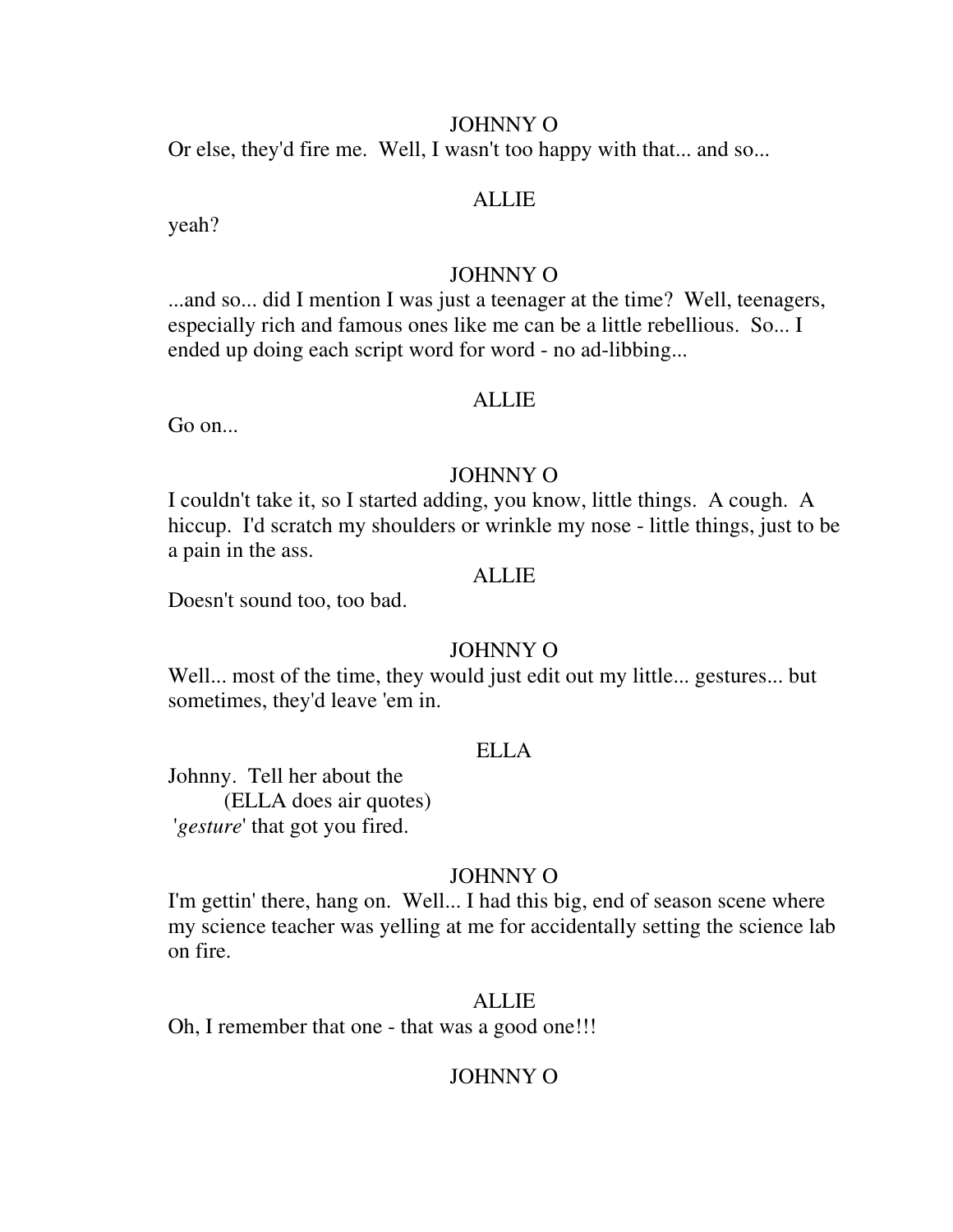The script called for me to just stand there - take his fury - but, for Johnny O, you know that wasn't happenin'.

## **ALLIE**

What'd you do?

#### JOHNNY O

Well... of course I knew about the big final scene of the season... so, the night before, my girlfriend and I prepared a little surprise. So I took a pair of her panties...

#### ALLIE

 (quietly) Panties?

#### JOHNNY O

Yup. Bright pink. We used that 70's bedazzler thing with the rhinestones, and wrote in big letters across the back, Kiss. My. Ass.

#### ALLIE

No.

#### JOHNNY O

Uh-huh. And in that final scene, while the teacher was yelling and screaming...

#### ALLIE

You didn't.

#### JOHNNY O

I did. I secretly pulled my pants down, showing the writers, producers, and directors exactly what I thought of them. (beat) I swear, though, I didn't know they were filmin' me from behind!!! Anyway, that episode was way late to the networks, so they must have skipped editing and sent it straight to network.

#### ALLIE

 (laughing) You mean, they actually kept it in?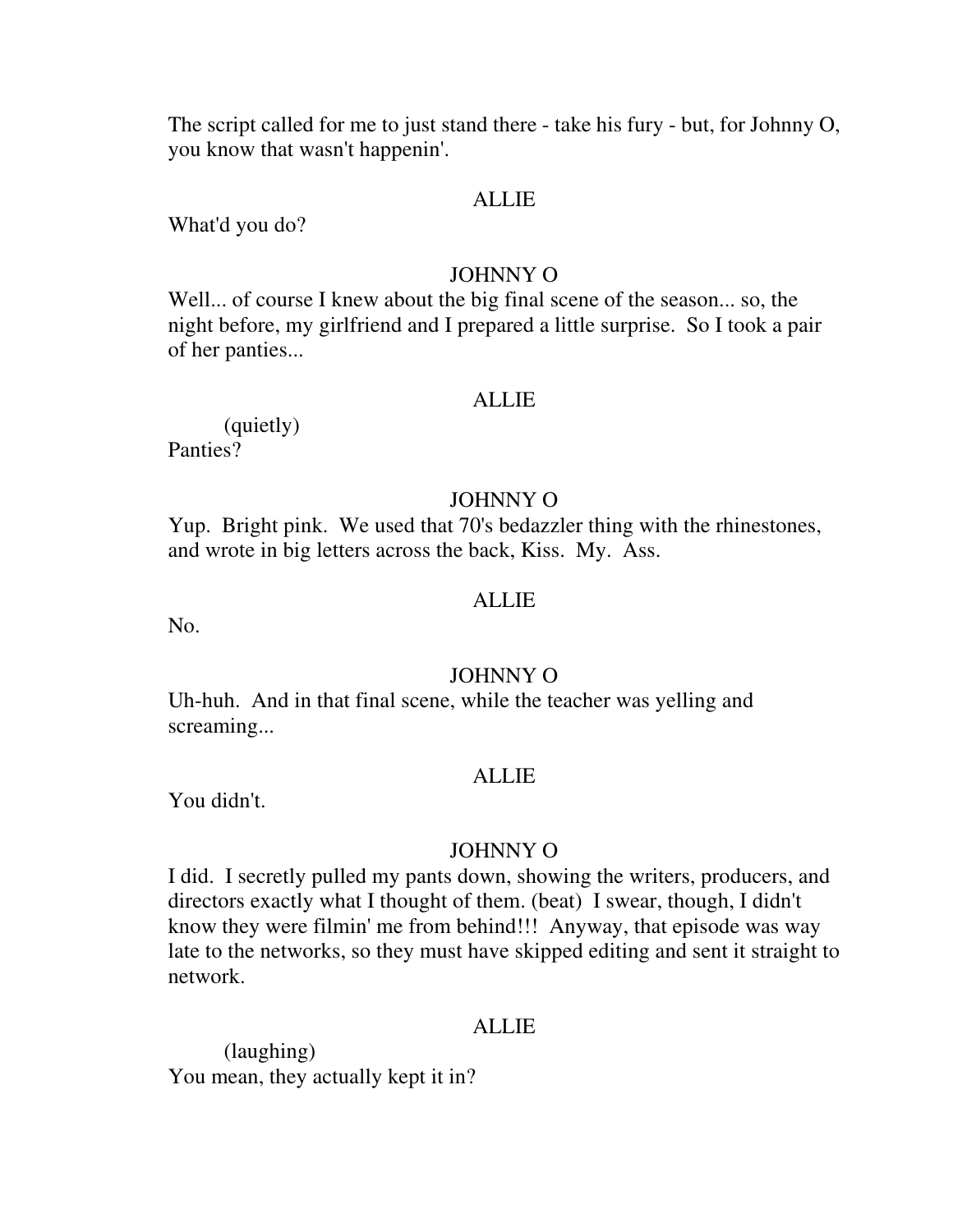## JOHNNY O

Yup. Sixty million people across the country saw their hero's bedazzled ass. They not only fired me, but what really killed me was, I was blacklisted. They made sure I never worked another day in T.V. How'doyuh think I ended up here...

 (gestures to his 'clothes') dressed like this.

(JOHNNY O spots a potential customer)

Hey, hey, hey!!! Come take your picture with Baby New Year - don't cry awwwww, jeez

(SAM has been very pensive since meeting JOHNNY O)

## ELLA

Sam. You've been very quiet. (ELLA looks at SAM carefully) (music starts)

And I know that look. Uh-oh. Something's cooking. What is it?

## **song 4: Fate**

## SAM

# WAS MEETING JOHNNY RANDOM, I THINK NOT ACCIDENTAL, OR A HIGHER PLOT SAM 'N' ELLA AND JOHNNY O - IT WAS MEANT TO BE

## THERE'S A WORD TO DESCRIBE US HERE TODAY

### ALLIE

"Serendipity"

## JOHNNY O

"That sounds kinda gay"

## SAM

# BELIEVE ME WHEN I SAY - THIS WAS DESTINY

## ELLA

"Honey, you're getting all wound up - why don't you let me get you a Cinnabon"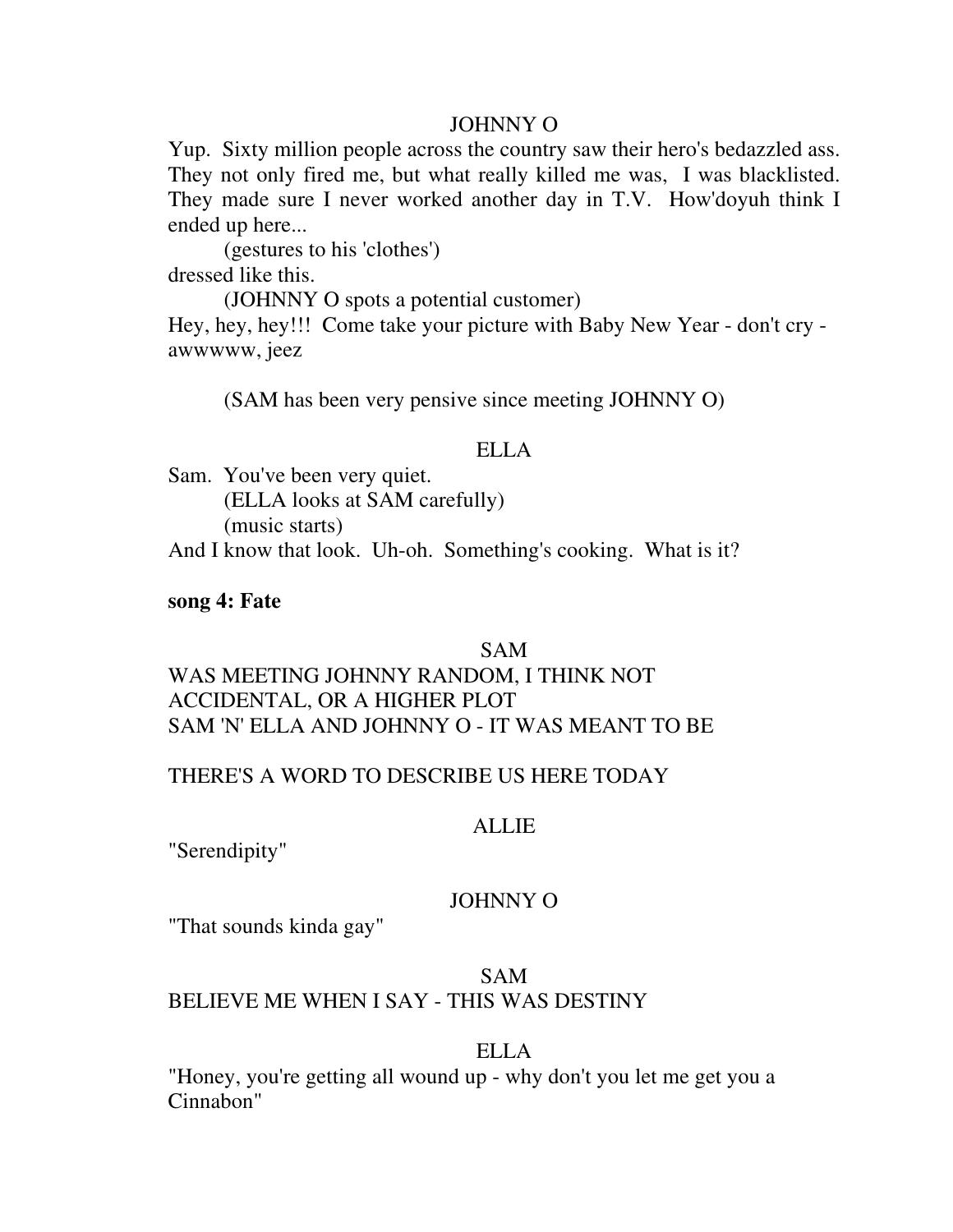#### ALLIE

"I'll take one, too."

# SAM

"Cinnabon? Cinnabon??!! I'm talkin' about destiny! About the cosmos coming together to make this happen, and you're talkin' about... Cinnabons???"

#### JOHNNY O

"I wouldn't mind one, myself... you know, if the cosmos think it's O.K."

# SAM

FATE - CALL IT KISMET - CALL IT KARMA

### JOHNNY O

FATE - "Take a swig, man" YOU'LL FEEL SO MUCH CALMER

## SAM

# (SAM singing to ELLA) DON'T YOU DARE LOOK AT ME THAT WAY I HAVEN'T LOST MY MIND

## ELLA

"That's not what I'd say"

SAM FATE - PURE AND SIMPLE - UNADULTERATED

JOHNNY O

FATE - "Stop starin' at me" I'M NOT INEBRIATED

## SAM

SOMETHING GREATER THAN YOU AND I BROUGHT US ALL TOGETHER - ON THIS DATE WE DIDN'T MEET HERE BY CHANCE - IT WAS FATE

JOHNNY O

I WAS DOWN - SO DEMORALIZED "Wearin' diapers" I WAS IDOLIZED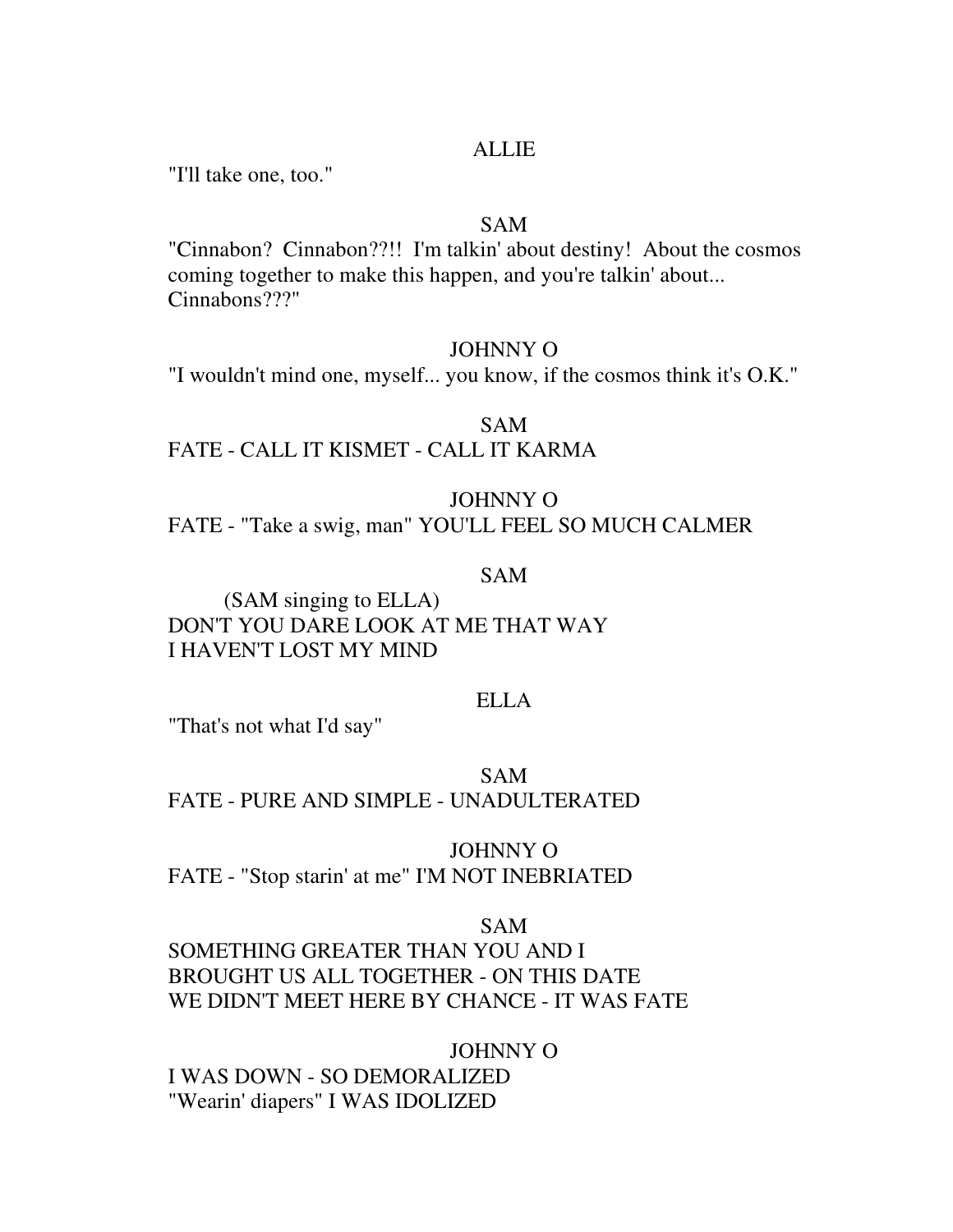# SAM YOU'LL BE IDOLIZED ONCE AGAIN PUT YOUR FAITH IN ME

## JOHNNY O

TO THE TOP (grabs ALLIE playfully) "with you" BY MY SIDE

#### ALLIE

"I don't think so, sweetie, step aside"

## SAM WITH JOHNNY HERE, WE'VE GOT AN INSTANT PEDIGREE

## ELLA

"Pedigree? Isn't that about dogs..."

#### ALLIE

"I thought it was about horses..."

ELLA FATE - SAM, YOU MAY BE RIGHT - I CAN SEE IT

#### ALLIE

FATE - "he's kinda grabby"

#### JOHNNY O

I'M JUST TRYIN' TO FEEL IT

## ELLA

"Hey, come on, now - she's just twenty-one"

## SAM

"That's way too young for you"

## JOHNNY O

"I don't wanna marry her, I just wanna have some fun (SAM and ELLA give JOHNNY O a stern look)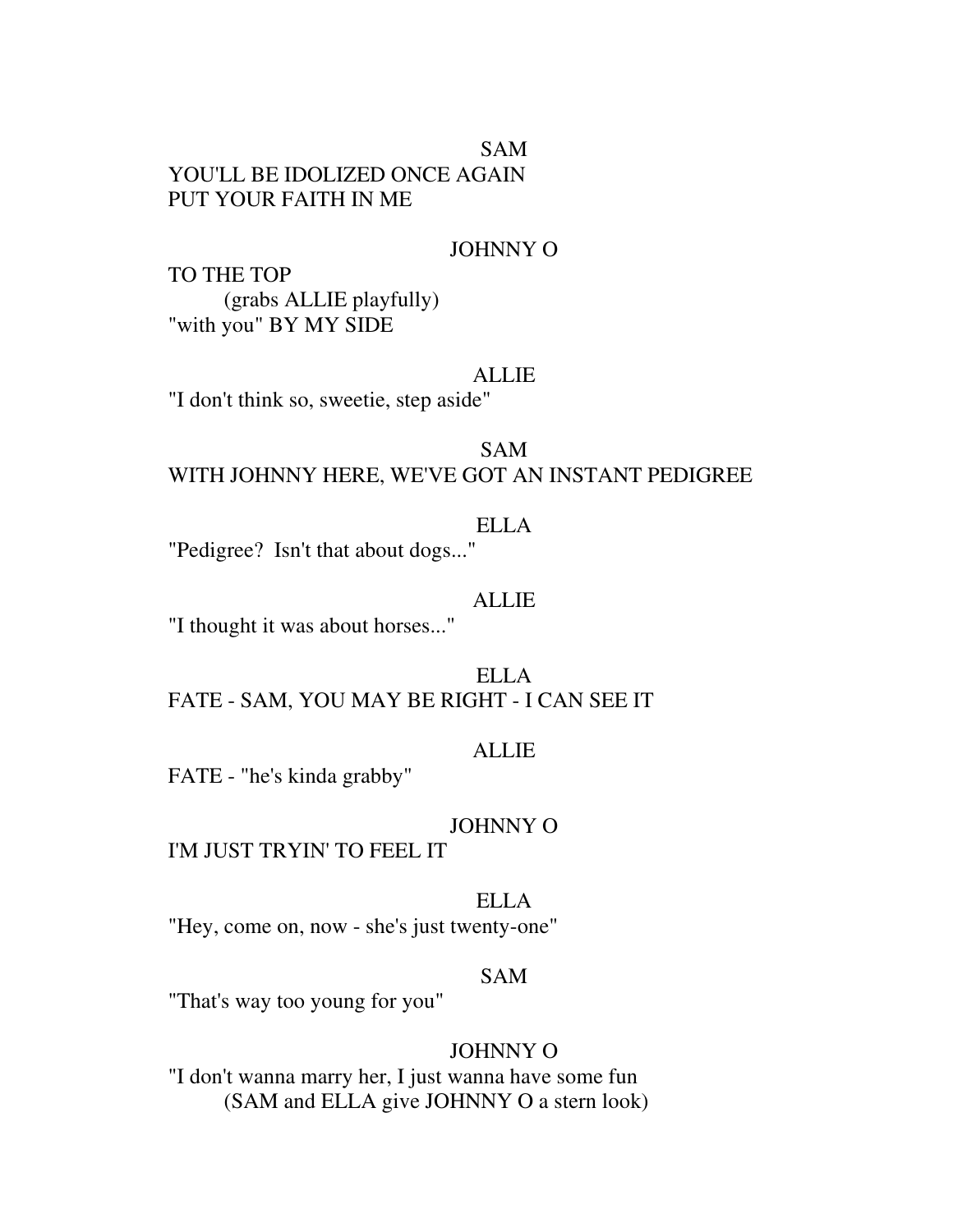(beat)

O.K., no fun - got it"

## SAM

# FATE - HERE'S THE PUMPKIN SPICED BRA WE'RE SELLIN'

## JOHNNY O

FATE - "Pumpkin spiced, what?"

### ALLIE

"A bra that's kinda smellin'"

# JOHNNY O GUESS I CAN'T SINK MUCH LOWER THAN THIS

## SAM

WE'LL SELL A MILLION

## ELLA

"Don't exaggerate"

# SAM, ELLA, ALLIE, JOHNNY O WE DIDN'T MEET HERE BY CHANCE - IT WAS FATE

SAM

LET'S PUT OUR HEADS TOGETHER - "come up with a marketing plan TO MAKE THE MOST FAMOUS "undergarment in all the land"

### JOHNNY O

YOU KNOW I'M READY TO DO THIS - "But first, this might sound strange Hey everyone, I quit this job - hang on, I gotta go change"

### ALLIE

I THINK HE'S KINDA CREEPY

### ELLA

HOW DO WE KNOW HE'S SANE

## SAM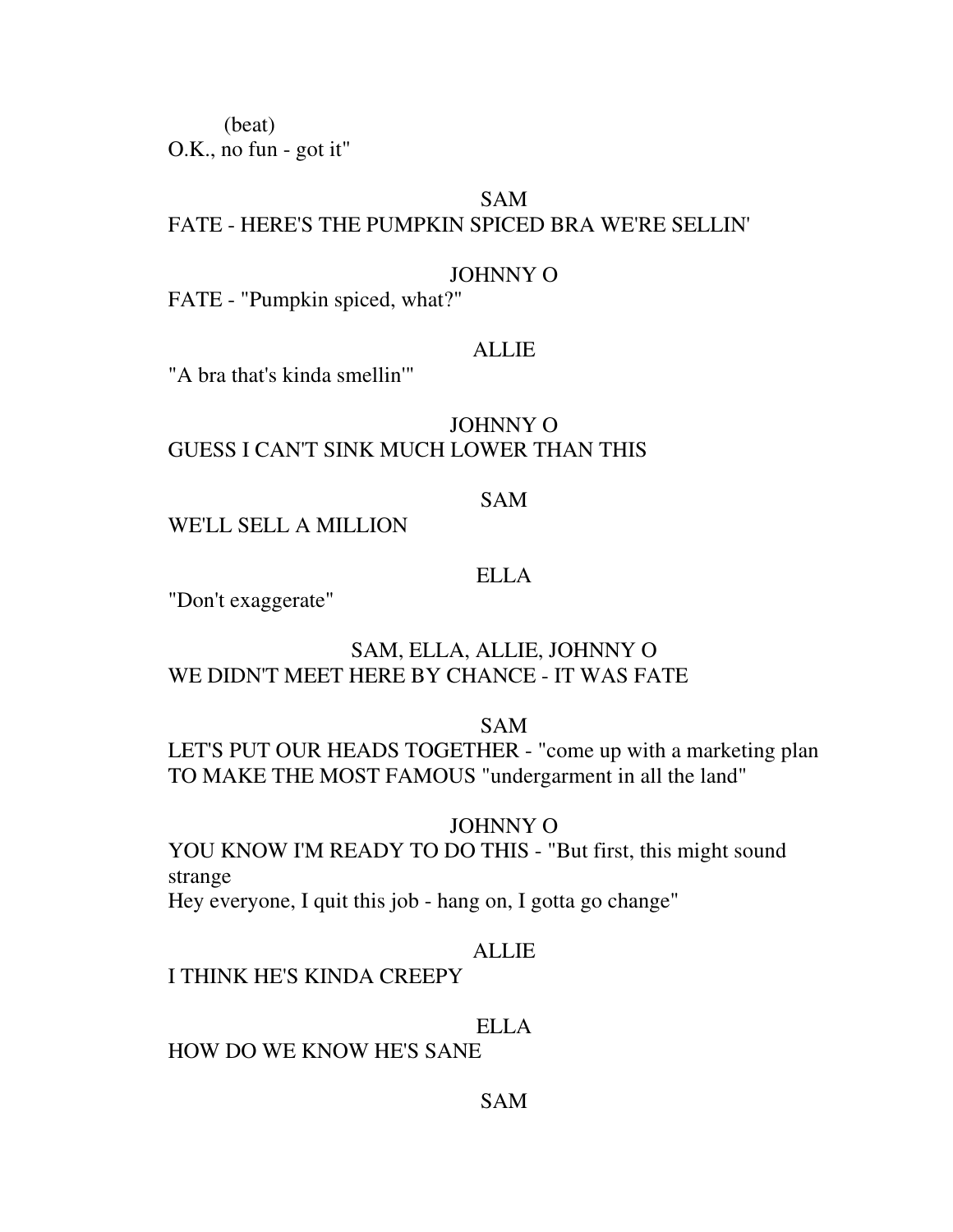## WELL, YOU KNOW HE'S GOT A SCREW LOOSE SOMEWHERE IN THAT TWISTED BRAIN

## JOHNNY O

You guys know I can still hear you

## SAM

Just kiddin' around, Johnny boy "Our entire future is riding on him"

# ELLA

"All I can say is 'oy'"

# SAM

FATE - SOMETHING'S IN THE AIR - I CAN FEEL IT

## JOHNNY O

FATE - "That breakfast burrito" I THINK IT'S CONGEALIN'

## ALLIE "Spice up your pumpkins" THE WHOLE WORLD'S GONNA SAY

### JOHNNY O

"Are pumpkins what I think they are - O.K."

#### ELLA FATE - "Have we all lost our minds, I wonder"

# JOHNNY O

FATE - THIS COULD TURN OUT TO BE MY BIGGEST BLUNDER

# SAM

"All you chicken littles" THE SKY AIN'T FALLIN' TODAY WE'RE HERE FOR A REASON

## JOHNNY O

"Oh, God, I might regurgitate"

SAM, ELLA, ALLIE, JOHNNY O WE DIDN'T MEET HERE BY CHANCE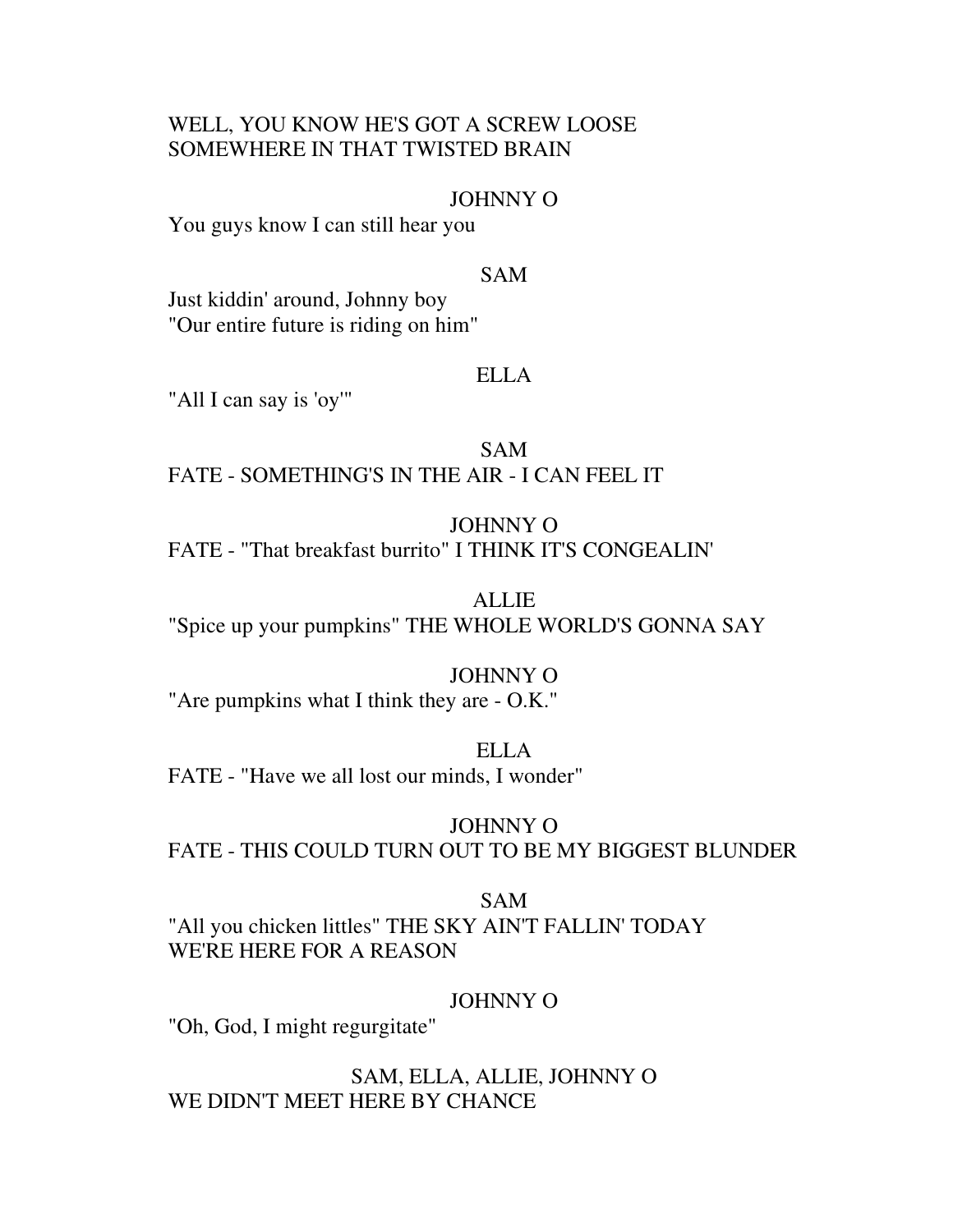# IT WAS FATE, FATE, FATE, FATE, FATE, FATE, FATE, IT WAS FATE, IT WAS FATE, IT WAS FATE, IT WAS FATE, IT WAS FATE - OUR DESTINIES CAN NOT WAIT FATE

## SAM

Johnny - you're going to be a star... again. You up for making a commercial?

#### JOHNNY O

(sarcastically)

I don't know. You're asking me to leave all of this (JOHNNY O gestures to the 'take a photo' set-up - JOHNNY O and SAM laugh)

## ELLA

Sam. You know better than anyone, commercials cost a lot of money to make - and buying airtime, we just can't afford any of that.

#### SAM

Nonsense.

(holds up cell phone)

These little babies record in digital - crystal clear. In fact, it's even trendy to film on these things. And as for buying airtime...

(SAM starts pacing, rubbing hands together)

...I'm thinking viral video - straight to the internet, world's largest audience costs nothing!

#### ALLIE

Ooh, can I be in it?

(ALLIE fluffs her hair)

I always wanted to be a star.

 (ALLIE strikes a pose - then gestures to her chest) Spice up your pumpkins, America... with the Pumpkin Spiced...

 (ALLIE does cheerleader split or similar move) bratte!!!

#### JOHNNY

I'd buy anything *she's* sellin'.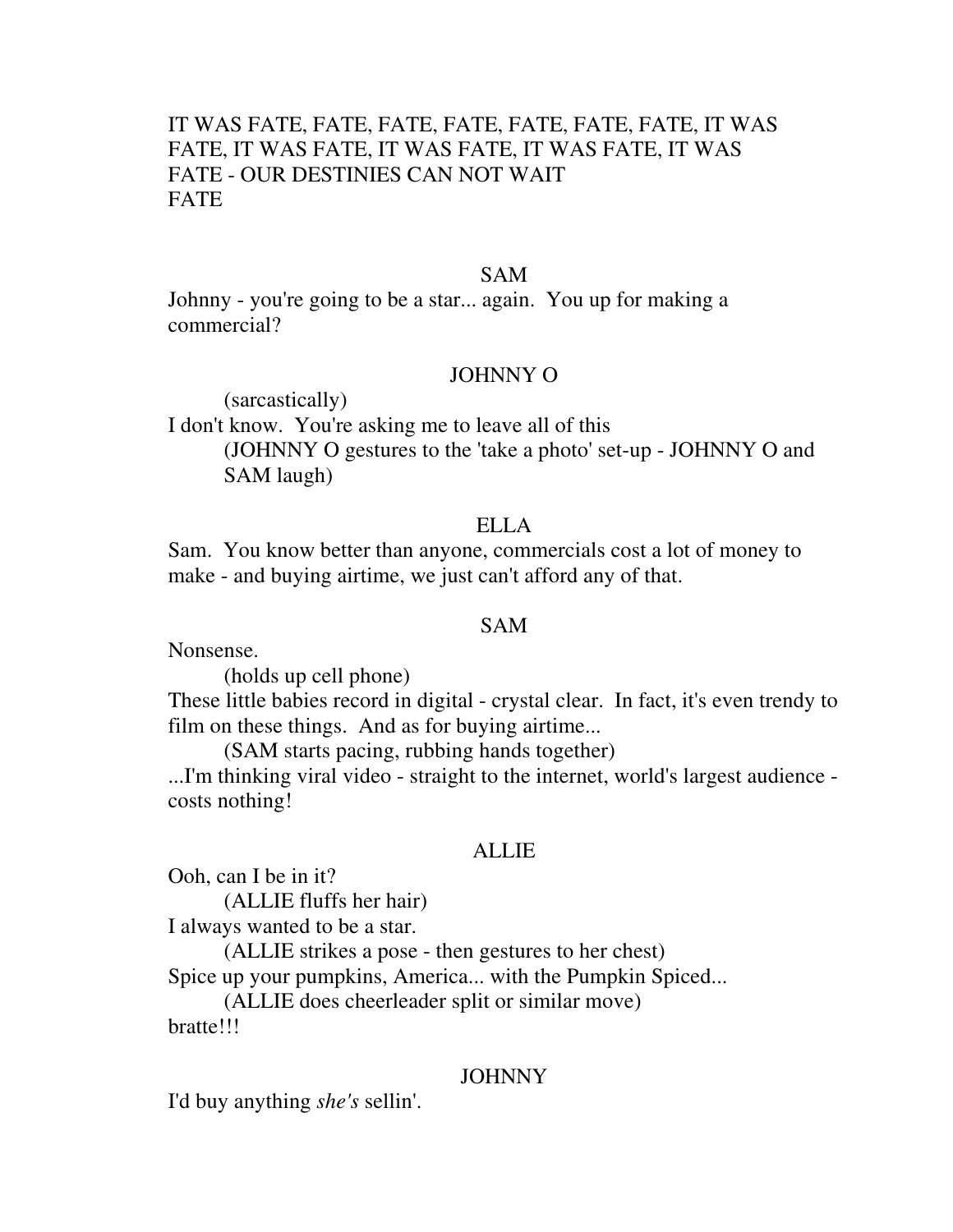# SAM

Then that's it. Tomorrow we make history. (SAM hands JOHNNY a business card) Here's our office address. Meet us here tomorrow - nine A.M. sharp -

## JOHNNY O

Nine a.m.? Isn't that a little earl...

### SAM

Wanna make it eight?

#### JOHNNY O

 (JOHNNY O exiting) No, no, no... Nine A.M. Got it!

## SAM

Ladies, we have a ton of work before we shoot.

#### ELLA

 (sarcastically) You mean, like actually *writing* the commercial?

SAM Exactly! Now, come on - I need to focus... concentrate.

#### ELLA

 (shaking head 'no') Oh no, please don't say...

### SAM

El, that's where I wrote our award winning commercial... you remember... Schlick's Shaving Cream - 'Why slit your throat, when all you need's a little coat-a Shlick's!'

### ALLIE

I remember that commercial!!! You wrote that?

## SAM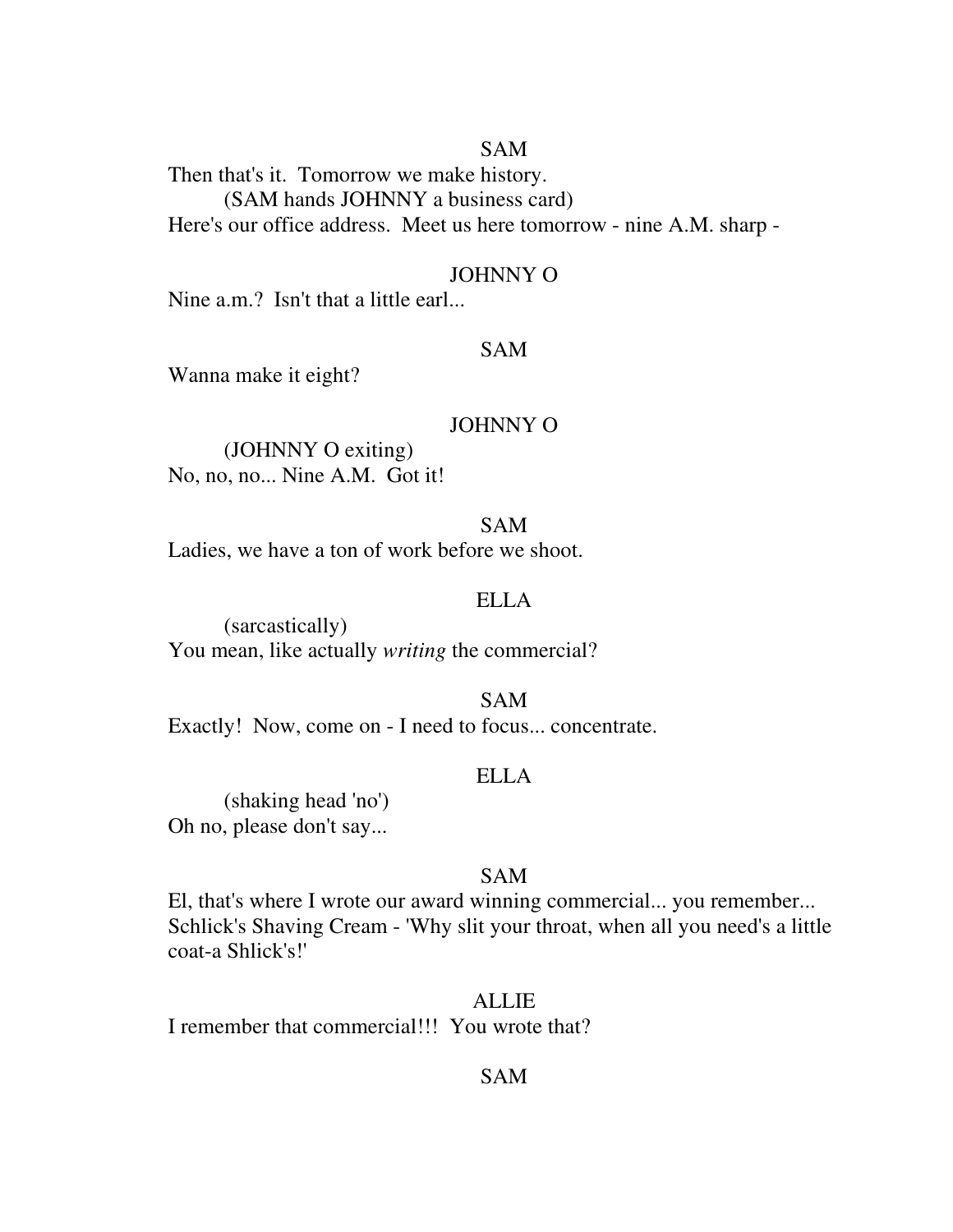Sure did. Wrote that in the one place that helps me gets my creative juices flowin'...

## ELLA

Oh, jeez, no... please... not the...

## ALLIE

Where?

### SAM

The All Americana Bowling Alley!

#### ELLA

(deadpan)

Wonderful. Can we stop at Rite Aid and get some Lysol first? They never spray those disgusting shoes.

 (SAM, ELLA, and ALLIE all exit) (transition music plays "It's Time For Sam 'n' Ella's Ad Agency To Be Reborn" instrumental)

# **ACT 1 - SCENE 3 Brainstorming At The Bowling Alley**

## NARRATOR

We're now in the All Americana Bowling Alley. Allie throws a perfect strike.

(ALLIE bowls and then cheers)

## ELLA

 (unbelieving) Another strike? Seriously?

#### ALLIE

I *love* this game!

SAM Four strikes in a row. What's your secret?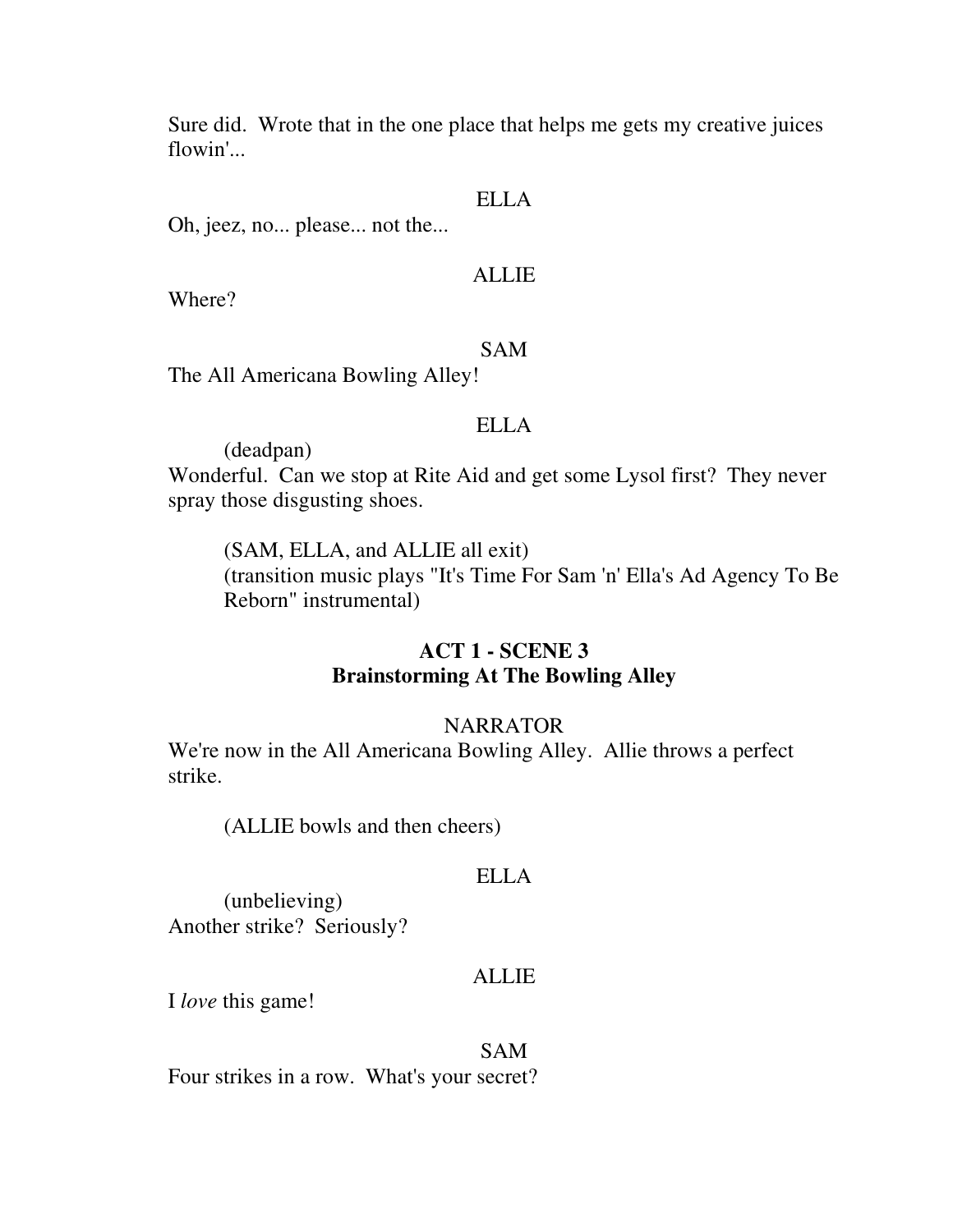#### ELLA

(droll)

It must be the high heels. I still can't believe they let you wear those while you're bowling.

## ALLIE

I guess I just charmed that teenage shoe rental guy... (gestures to chest) ...or maybe it's my pumpkin spiced bra-tte that did the trick!

## ELLA

Well, *I* certainly didn't charm him. The guy wouldn't even let me wear my sneakers.

 (ELLA gestures to her bowling shoes) These shoes are just vile.

## SAM

 (SAM puts arm on ELLA'S shoulder) I'm sure you charmed him too, dear. Just not the same way Allie, here, did.

### ELLA

 (stern look) And whatdoyuh mean by that?

## SAM

 (stammering) Ah... nothing... nothing at all... All right. Let's get down to business. Brainstorming. Viral video commercial. Pumpkin Spiced Bratte. Shoot!

(SAM, ELLA, and ALLIE are pensive - complete silence)

## SAM

(sarcastically)

Not all at once, ladies. How about a location? Where does it take place? Go!

 (SAM, ELLA, and ALLIE are pensive - complete silence) (ALLIE brightens)

## ALLIE

How about... a bowling alley?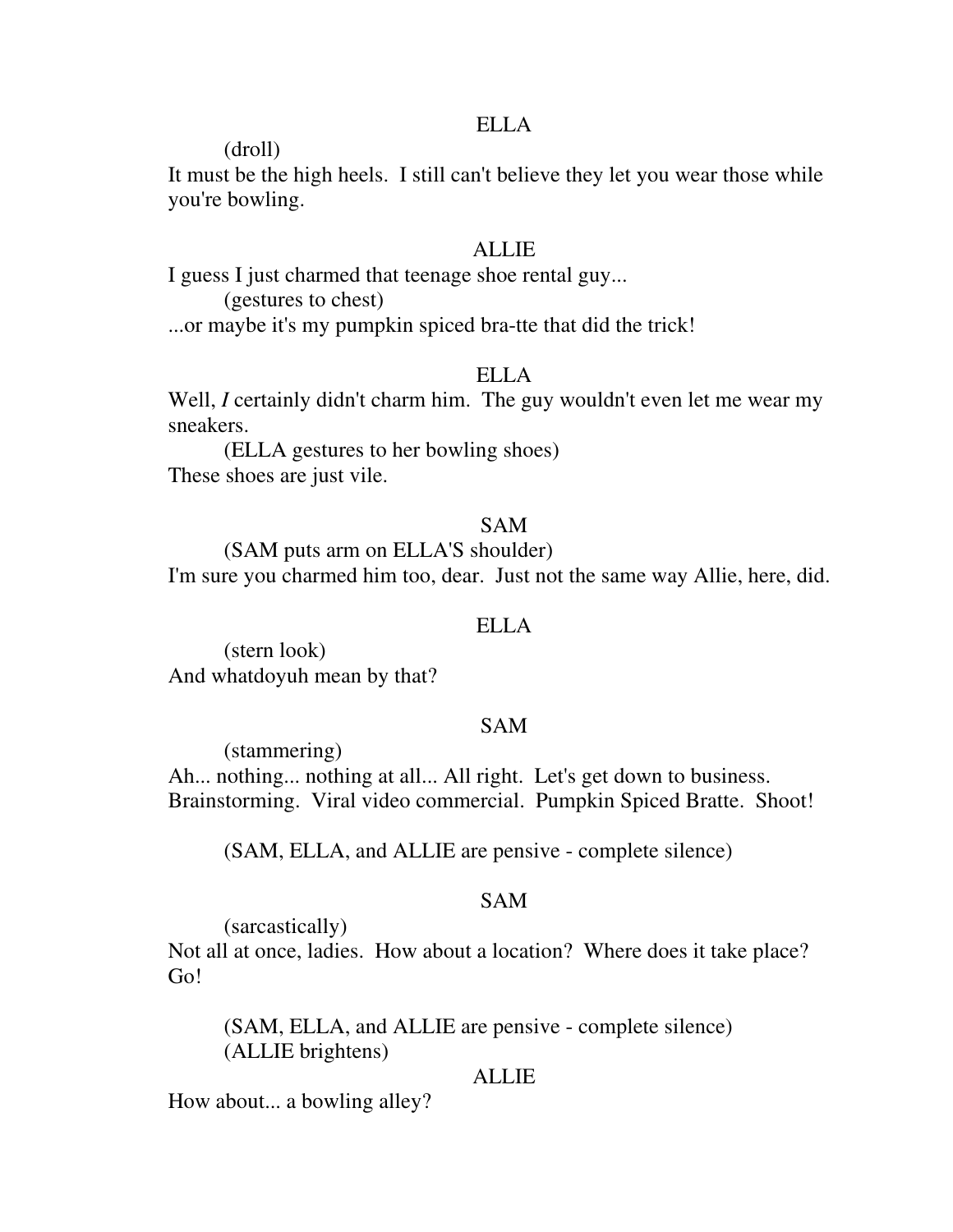#### ELLA

Agh. Depressing.

(SAM, ELLA, and ALLIE are pensive)

# ELLA

Should be someplace related to the holidays.

(beat)

Hmmm. How 'bout the North Pole? Santa... Rudolf... elves...

## ALLIE

Christmas!!! We should do a Christmas commercial!

## SAM

Wonderful. Christmas... the birth of our lord and savior, Jesus... (holds up a bra) ...and this. Anybody see a problem with that?

(SAM, ELLA, and ALLIE are pensive)

## ELLA

I'd say forget Christmas, or Chanukah, or any other religious holiday. How about a New Year's theme? You think Johnny O would put on his diaper one more time as Baby New Year?

## SAM

I think he'd slit his throat with our Schlick razor, first. (beat) Forget the holidays... forget New Years... How about just a seasonal thing... a winter theme.

### ALLIE

 (enthusiastic) Sleighrides, Jack Frost, hot cocoa, I *love* winter!

## ELLA

Too damn cold.

## SAM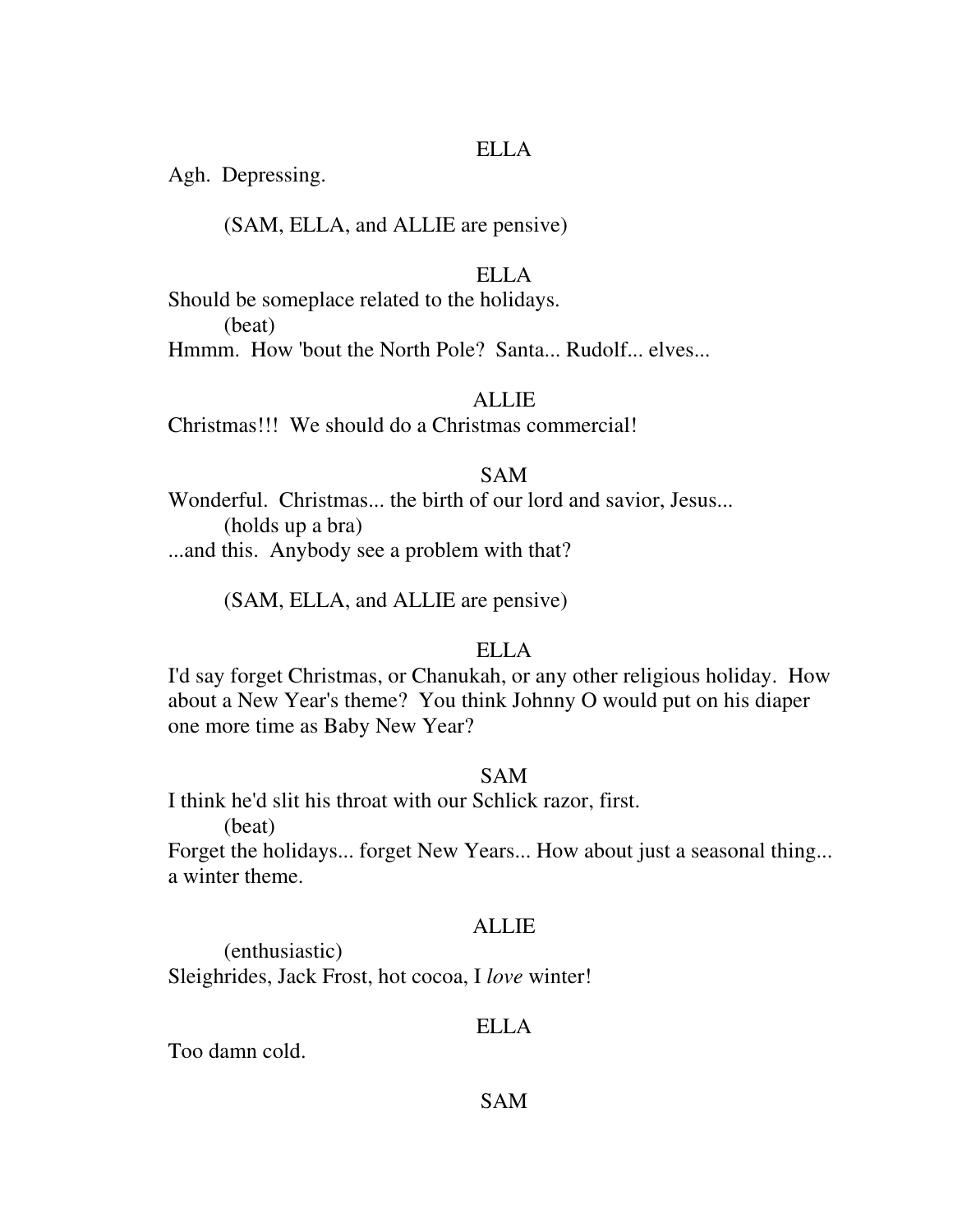(with lots of energy and determination)

Ladies, ladies, please, focus. We have one, and only one job to do.

(SAM holds up bra)

Sell. We have to sell - simple as that.

# ELLA

Hold on. What if we can't? What then?

 (SAM sits down - deflated - takes the eviction notice out of his pocket - unfolds it - let's it slip from his fingers to drop to the floor)

## SAM

Then it's over. Everything I worked my entire life for... everything *we* worked for... gone. Forever.

## ALLIE

That's not true. If yuh had to, you could start again - start fresh - a brand new ad agency - you did it before, I betcha you could do it again.

# SAM

No. Starting again? From scratch? Not gonna happen. No, this has to work. It just has to.

## **song 5: Say A Prayer My Dream Survives**

SAM

HERE I SIT , ON THE BRINK, OUT OF STEAM TRYING TO MAKE SENSE OF MY DYING DREAM AS THE EMBERS FADE, HAVING WARMED US ALL OUR LIVES I CAN ONLY HOLD ON TIGHT THROUGH MY DARKEST NIGHT AND SAY A PRAYER MY DREAM SURVIVES

NOT SO LONG AGO WHEN MY JOURNEY BEGAN I HAD A DIRECTION, A VISION, A PLAN I COULD SEE MY FUTURE, OUR FUTURES, OUR LIVES WAS IT ALL A FANTASY DID EVERYONE SEE IT, BUT ME BEFORE A NEW DAY ARRIVES I WILL SAY A PRAYER MY DREAM SURVIVES